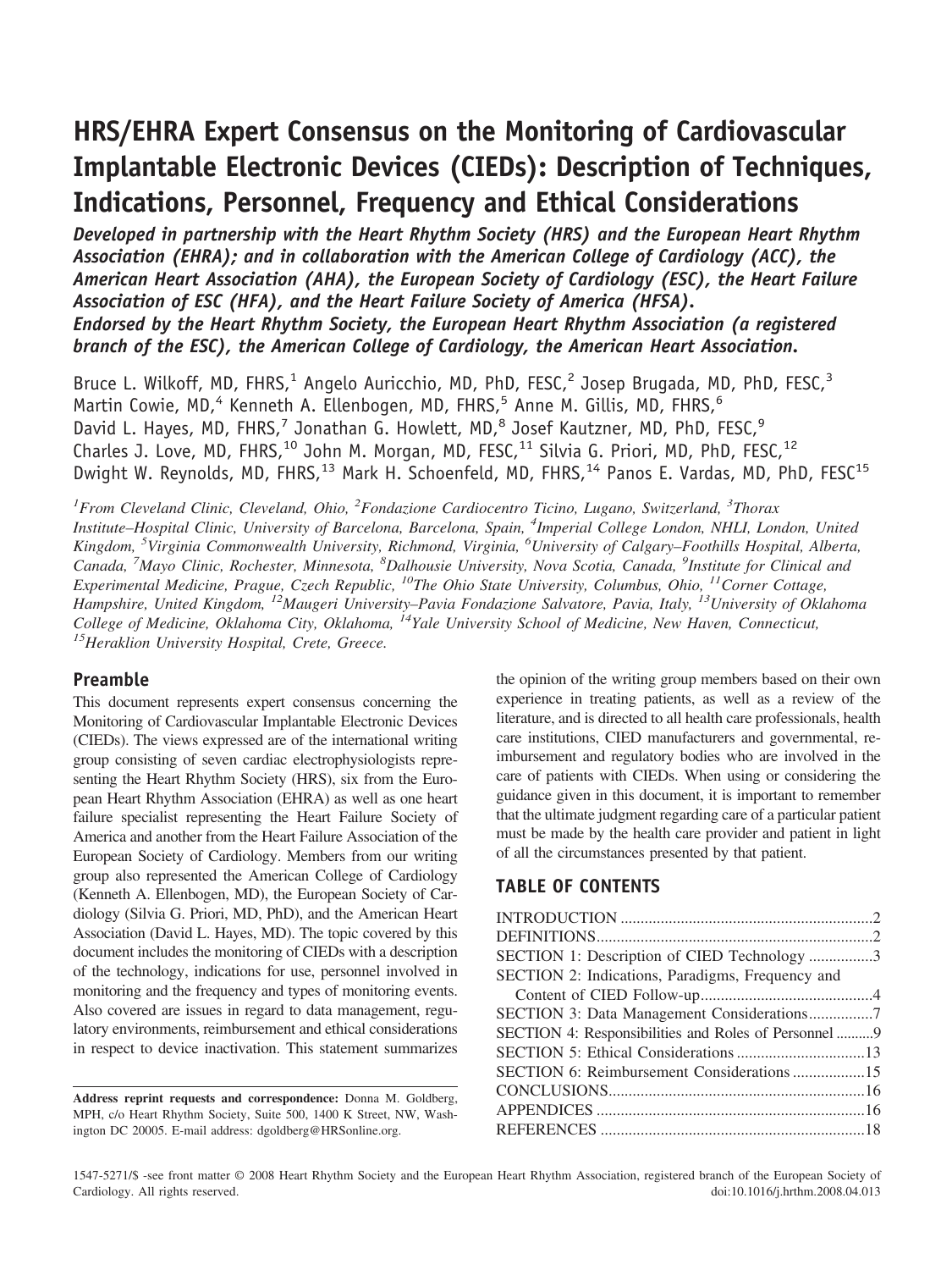# **Introduction**

Cardiovascular implantable electronic devices (CIEDs) have expanded in number and complexity since their introduction in 1958 and now include cardiac pacemakers, implantable cardioverter-defibrillators (ICD), implantable cardiovascular monitors and implantable loop recorders. Distinctions are not always complete; bradycardia support, ventricular tachyarrhythmia therapy, biventricular stimulation, arrhythmia monitoring, and heart failure data are often combined into a single device. Many aspects of CIED monitoring are discussed in this document, including, monitoring technology; indications, frequency and content of device follow-up; data management; personnel roles and responsibilities; CIED management in dying patients; and reimbursement issues. However, beyond listing the required elements, it is beyond the scope of this document to describe the technical details used during each type of CIED follow-up visit.

It is estimated that in 2006, approximately 280,000 pacemakers and 160,000 ICDs were implanted in North America, while the corresponding numbers for the countries of western and central Europe were 250,000 and 50,000, respectively. This expanding population of patients with implantable cardiac devices requires special care within a framework of principles that optimizes their management. The incidence of CIED implantation is increasing with the estimated implanted prevalence of these devices in 2007 throughout North America and Europe as listed.

|               | Pacemakers | <b>ICDs</b> | <b>CRTs</b> |
|---------------|------------|-------------|-------------|
| North America | 564,074    | 234,780     | 148,092     |
| Europe        | 683,472    | 87.747      | 61,010      |

The logistics of monitoring these devices have already placed a substantial and increasing burden on the cardiovascular community.<sup>1</sup>

| Number of Follow-up | Pacemaker | ICD       |
|---------------------|-----------|-----------|
| Encounters/Year     | Therapies | Therapies |
| North America       | 1,610,000 | 2,065,000 |
| Europe              | 1,680,000 | 500,000   |
| Total numbers       | 3,290,000 | 2,565,000 |

Based on one encounter/year for Pacing in North America and Western Europe. 2.5 encounters/year for ICDs in Western Europe, and 3.5 in North America. Pacemaker therapies are pacemakers with and without CRT and ICD therapies are ICDs with and without CRT.

Implantable cardiovascular devices are indicated for the treatment, diagnosis and monitoring of bradycardia, tachycardia and heart failure. As the indications for implantation broaden and the frequency of device utilization increases, the management of these patients and their devices has become a distinct and at times complex medical service. This service diversity spans the entire spectrum of subjects, including those who are healthy or ill, sedentary or active, youth or seniors. In addition, since these are implantable devices, there is an ongoing opportunity and responsibility to manage both the patient and device. However it is the purpose of this guidance document to focus on outlining the management of just the *CIED* from the time just after implantation until explantation or the patient's death. Although important, the evaluation and management of *the patient* and the use of external diagnostic tools not intrinsic to the implanted device are not the focus of this document and will be discussed only as adjunctive issues.

The topic of device follow-up has been long neglected, and although widely practiced there is little in the way of guidance for practicing physicians, hospitals, regulatory agencies and private and public insurance agencies to provide these services. In addition, there have been important and substantial advances in the diagnostic and therapeutic tools provided by these devices and in the strategies and instruments used for their management. This document is written to describe the medical aspects of these activities, in other words what is needed to provide the *medically appropriate level of care*. Despite the relative paucity of previous publications on this topic, there is substantial experience, skill and consensus. It is the consensus of the writing committee, representing primarily care in North America and Europe that is presented in this document. However, in order for patients to receive this level of care there is a need to develop and implement the technical, logistical and financial systems related to CIED follow-up. The implementation details will vary in differing geographic locations with diverse medical and governmental structures, but it is the intent to provide guidance for universally applicable and clinically appropriate monitoring of CIEDs throughout North America and Europe.

# **Definitions**

# **Cardiovascular Implantable Electronic Device (CIED):**

Cardiovascular implantable electronic devices include the pacemaker (PM), implantable cardioverter-defibrillator (ICD), cardiac resynchronization device (CRT), implantable loop recorder (ILR) and implantable cardiovascular monitor (ICM). Pacemakers, ICD and CRT devices have been described in detail and all of these devices collectively have been termed cardiovascular implantable electronic devices  $(CIEDs).<sup>2,3</sup>$ 

# **Clinically Employed Allied Professional (CEAP):**

The diverse group of nurses, physician assistants, technologists, technicians, and engineers who are dedicated to promoting excellence in the care of patients with CIEDs, who have cardiac rhythm or heart failure disorders. The CEAP works in collaboration with and/or under the direct supervision of a CIED physician and is not employed by a CIED manufacturer.

### **Heart Failure (HF) Care:**

For patients with CRT devices or for those who have an ICM in place, some CIED follow-up clinics will also be responsible for HF management. In the case of clinicians providing care in an HF Clinic, the HF physician may be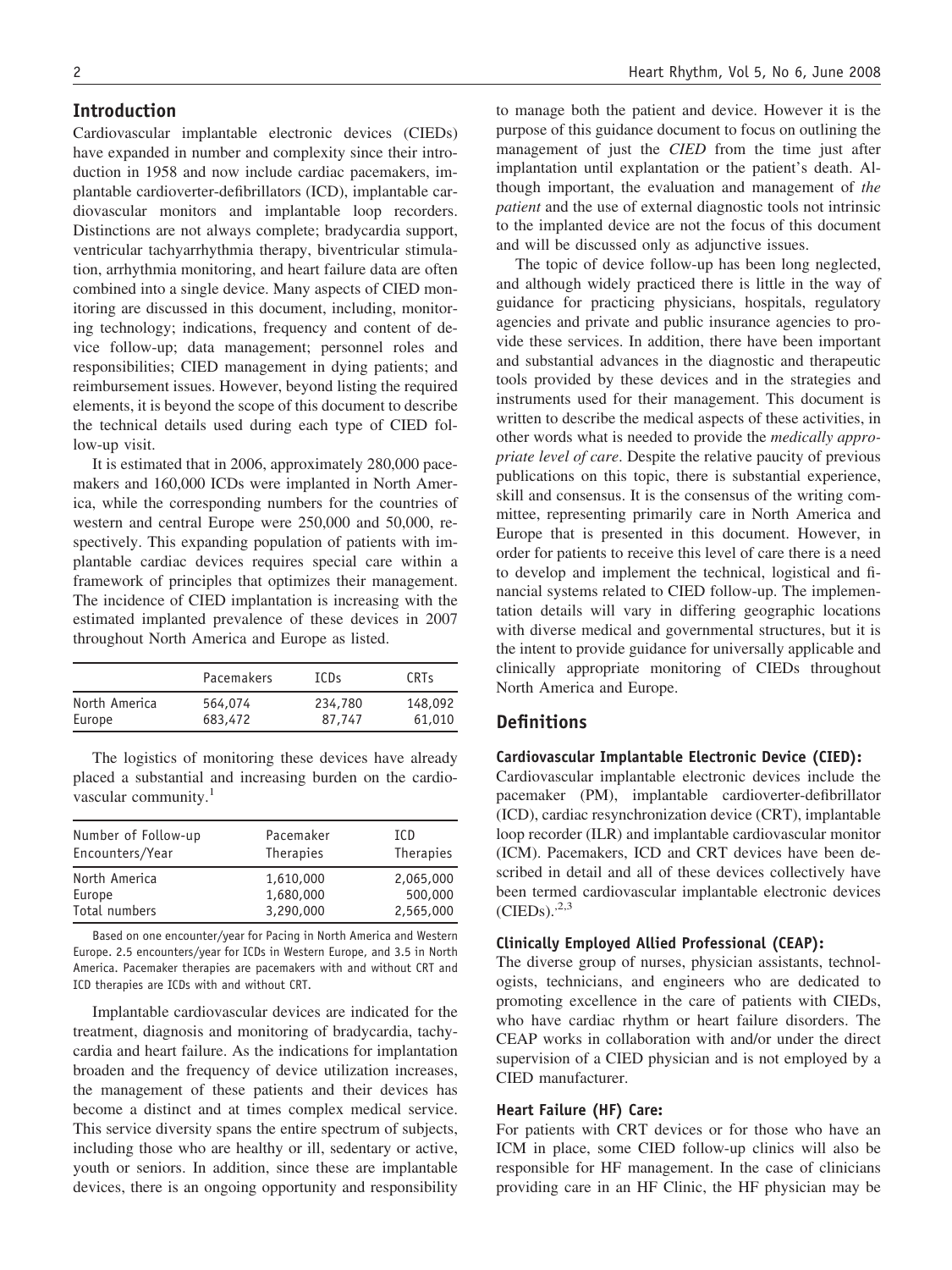responsible for acting on device output, such as hemodynamic data (either in person or remote and in "real time" or not). In these cases, there must be an explicit understanding and an agreement of responsibilities and scope of care between the CIED Clinic physician and the HF physician.

### **Device Interrogation:**

Uses telemetry to retrieve information on the CIED programmed parameters and data stored in the CIED memory. These data may be retrieved and stored directly in a CIED programmer, on a dedicated personal computer or retrieved and stored remotely on a server to be viewed on an Internet website.

# **Device Programming:**

Is a non-invasive, stable, reversible change in some of the operating parameters of the CIED that enables the physician/CEAP to select CIED settings to assess and optimize the CIED system performance and longevity and to tailor these parameters to meet the individual patient's condition.

#### **Home Monitor/Communicator:**

A device designed to receive telemetry from a specific CIED and transmit the encrypted data using telephone technology to a remote-secure monitoring center or file server. Often the home monitor/communicator is stationary and connected to the Internet through an analog telephone line in a patient's home, but it can also be mobile/portable unit and connected via cellular technology.

#### **Implantable Loop Recorder (ILR):**

ILRs are CIEDs that store in device memory recordings of the heart rhythm and data derived from the cardiac rhythm.

#### **Implantable Cardiovascular Monitor (ICM):**

ICMs are CIEDs that store cardiovascular physiologic data such as intracardiac pressure waveforms and other data in the device memory, but instead of focusing only on heart rhythm, the hemodynamic and cardiovascular physiologic information stored in these devices is used as an aid in managing patients with chronic cardiac diseases such as heart failure.

#### **Industry Employed Allied Professional (IEAP):**

The IEAP has expertise with CIED technology and is employed by the CIED manufacturer. Although the IEAP may have formal credentials of a CIED nurse or EP lab technician and may be certified by the International Board of Heart Rhythm Examiners as a certified cardiac device specialist, there are limits on the roles and activities that these people can engage. The details are listed in Section 4 and quoted from the 2001 NASPE guidelines for the "Industry Employed Allied Professional.["4](#page-17-0)

#### **Programmer:**

A device designed to receive telemetry from a family of CIEDs from a specific manufacturer; will display and print the information to the operator and temporarily or permanently adjust (program) the behavior of the CIED. Generally the programmer technology includes a specifically modified microcomputer and a programming wand or antenna to communicate with the CIED. The programmer can be equipped with a printer, storage devices such as hard drives and communication connections such as Ethernet, USB, WiFi, infrared and parallel and serial port connections.

# **SECTION 1: Description of CIED Technology**

CIEDs have numerous programmable features and can also store substantial amounts of diagnostic information related to device function, arrhythmia frequency, cardiovascular hemodynamic parameters including transthoracic impedance and patient activity. Bidirectional telemetry using encoded and encrypted radiofrequency signals allows transmission of information to the CIED from the programmer and from the programmer to the CIED. This process permits review of the programmed parameters and stored diagnostic data and reprogramming of CIED parameters to correct identified malfunctions and/or to optimize CIED function.<sup>5</sup> The evolution of CIED technology has led to the development of specialized CIED follow-up clinics that are staffed by trained physicians and CEAPs. $6-8$ 

In addition to programmer based interrogations, CIED follow-up has been expanded with a system of remote interrogation tools. These home monitors/communicators employ telephone based links to extend the bidirectional telemetry links into the patient's home or with cellular technology unrestricted by land lines. $9-13$  In addition to information stored within the CIED, other medical information may be transmitted from linked measurement devices such as sphygmomanometers or weight scales. Remote transmissions may be completed by connecting the transmitter to any form of telecommunication network (e.g., both wired and wireless). While the technology presently exists to enable remote programming as well as remote interrogation of CIEDs, as of 2008, the programming feature is not yet clinically implemented. The availability of remote monitoring and, in the future, remote programming of CIEDs requires a change in CIED follow-up paradigms and protocols. Remote monitoring technology reduces the need for some face-to-face clinic visits and may facilitate, when needed, visits triggered by a clinical event. In addition, remote monitoring and the warehousing of monitoring data may facilitate the detection of CIED system performance issues and clinical conditions that may lead to the need for increased frequency of in person or remote surveillance.

Wearable defibrillators, Holter monitors, and cardiac event monitors are similar to CIEDs but are not included in this discussion further other than to acknowledge that the technologies and systems used to manage these tools overlap substantially with the CIEDs discussed in this document.

# **Technology Available for CIED Monitoring:**

During face-to-face evaluations of the CIED, several functional parameters of the implanted device are checked using a specifically designed instrument (programmer) produced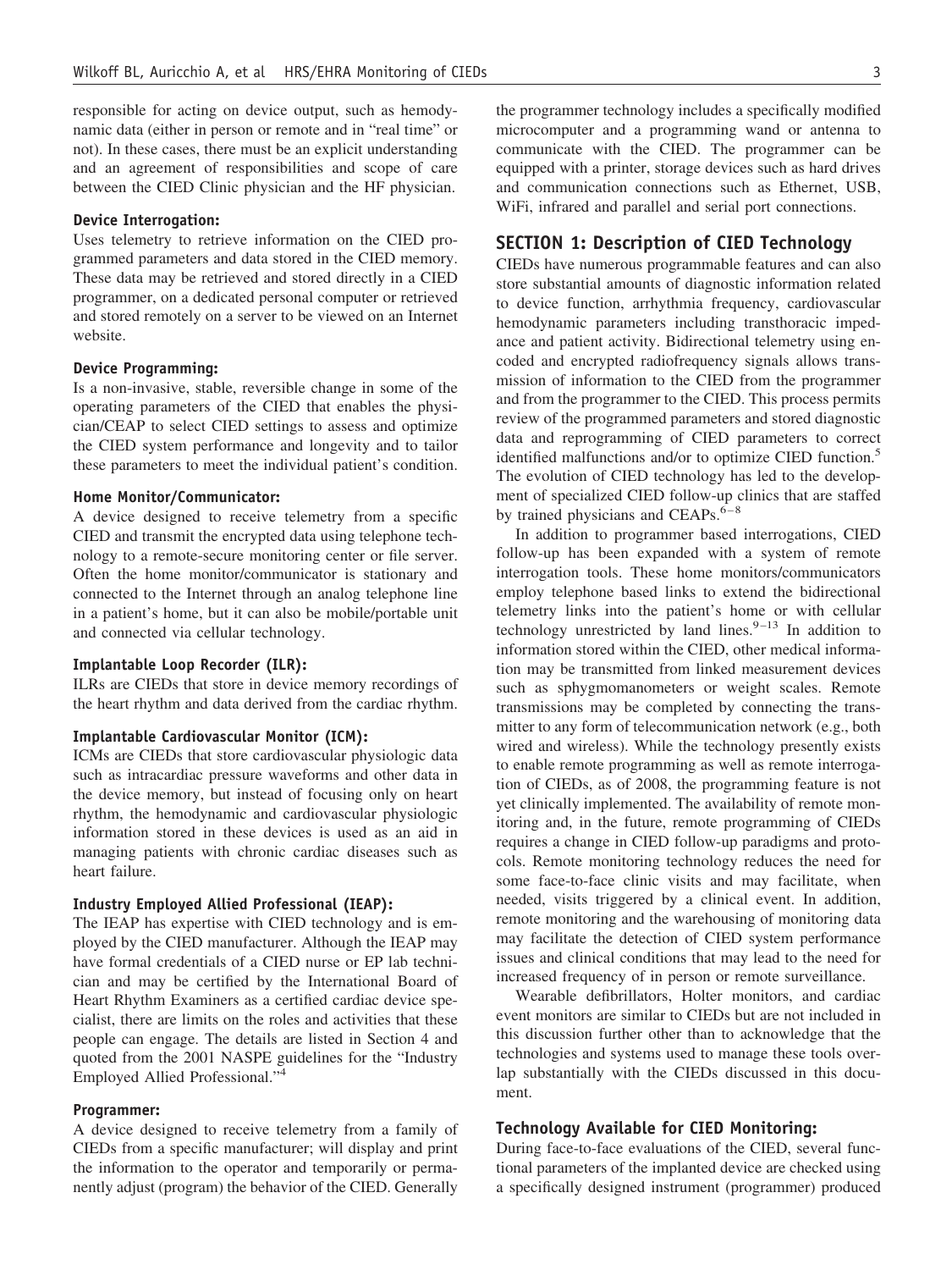by the manufacturer of the CIED. The information retrieved during the interrogation of the CIED is used to evaluate 1) the function of the device including the programmed settings and when present 2) physiologic parameters concerning the cardiovascular status of the patient. Whenever appropriate, it is possible to modify CIED settings and functions to optimize the device operation and to customize the CIED parameters to patient specific and clinically appropriate values.

During remote interrogation, the measured CIED and recorded clinical patient data as well as the programmed parameters of the device can be retrieved from the CIED. Although technically feasible and almost certainly reliable, implementation of temporary or permanent remote programming has not yet been permitted. Protecting patient safety is the primary concern and the reason that remote programming is not currently used. This concern is related to the limited ability to respond to potential changes in the patient's condition as a result of the altered CIED parameters. As greater experience with remote monitoring is gained and as a secure support system for remote management of patients is developed, this is likely to be implemented.

The programmer is a computer with specific software and associated hardware modifications that provide for the highly reliable exchange of the encrypted information and precise communication with the CIED. The programmer uses bidirectional telemetry to receive the stored information from the CIED and to modify (program), as appropriate, the settings of the CIED. Traditionally a "wand," attached by a wire to the programmer, is positioned on the body's surface over the CIED implantation site to receive the telemetry signal. However the distance for radiofrequency communication has increased from several cm (2–5 inches) to several meters (10 –20 feet) and some devices communicate without a wand. The longer distance telemetry is device specific but employs either the Industrial, Scientific and Medical (ISM) band from 902–928 MHz or a subsection of the Medical Implant and Communications (MICS) band from 402– 405 MHz. Use of telemetry in these frequency spectra allows the telemetric signal to be reliably and securely sent directly to and from the programmer and the CIED, which is more than 10 feet (3 meters) distant. This is useful during CIED implantation, in the device clinic (using a programmer) and also in the patient's home as a part of remote monitoring (remote telemetry device). When the encrypted data need to be transmitted very long distances (miles-km) from remote cities (e.g., home), the communication is done via telephone lines or cellular phone technology, typically from the home monitor/communicator to the CIED clinic or data repository.

Programmers have integrated printers to document the CIED settings, but home monitor/communicators and programmers can also communicate the interrogated data to a remote printer for a hard copy presentation or be transferred to a CIED database or Electronic Medical Record (EMR). To connect to the database or EMR, the data are saved and transferred via disc, CD ROM, USB drive, directly by a network cable, Bluetooth or WiFi communication to an Internet or intranet network connection. The ISM and MICS radiofrequency communication is used only for connecting the CIED to the programmer or remote telemetry device and not for connecting the programmer to printers, saved files, the database, EMR or registries.

Remote monitoring systems enable patients with CIEDs to transmit the stored programmed and measured data stored within the CIED using a remote telemetry device home monitor/communicator, as mentioned above. These bedside or handheld communication devices employ either a wand with short distance radiofrequency communication employed by programmers or by the long distance ISM or MICS band radiofrequency telemetry described above. This home monitor/communicator is then linked by telephone to a central (Internet based) data repository where the data are stored and analyzed and disseminated electronically.<sup>14,15</sup>

Remote monitoring of pacemakers to a limited degree has occurred for decades using transtelephonic monitors using modem technology. These older style monitors transmit the patient's heart rhythm recording by converting the electrocardiographic information into sound and send it over the telephone lines to a decoding machine, which changes the sound back into the "rhythm strip" on the other side. This technique permits the physician to monitor heart rate, rhythm and battery status. To a limited degree it also permits an assessment of sensing and capture function. It is important to consider that the remote interrogation monitoring systems, which are progressively being introduced by all of the CIED manufacturers, are not to be used in patients implanted with some older CIED models.

# **SECTION 2: Indications, Paradigms, Frequency and Content of CIED Follow-up**

A variety of follow-up paradigms exist, although the previously published guidelines are no longer accurate and primarily refer to pacemaker follow-up based on earlier generations of implantable devices. The ideal follow-up paradigm will be determined for the individual patient by the follow-up clinic physician(s) and CEAPs. Factors that will influence the follow-up paradigm might include patient preferences, the patient's underlying medical condition, CIED-related issues, geographic isolation from direct follow-up, cost-effectiveness of follow-up paradigms and the follow-up clinic resources. In addition, some physicians and patients for technical, personal and medical reasons may prefer face-to-face evaluations. The role of the Industry Employed Allied Professional (IEAP) in CIED follow-up is discussed in Section 4.

# **Goals of Follow-up**

The major goals of CIED monitoring programs can be divided into four groups: patient-related, device-related, disease-related and communication-related objectives. These include providing patient and family education and reassurance, maintaining patient records and institutional data-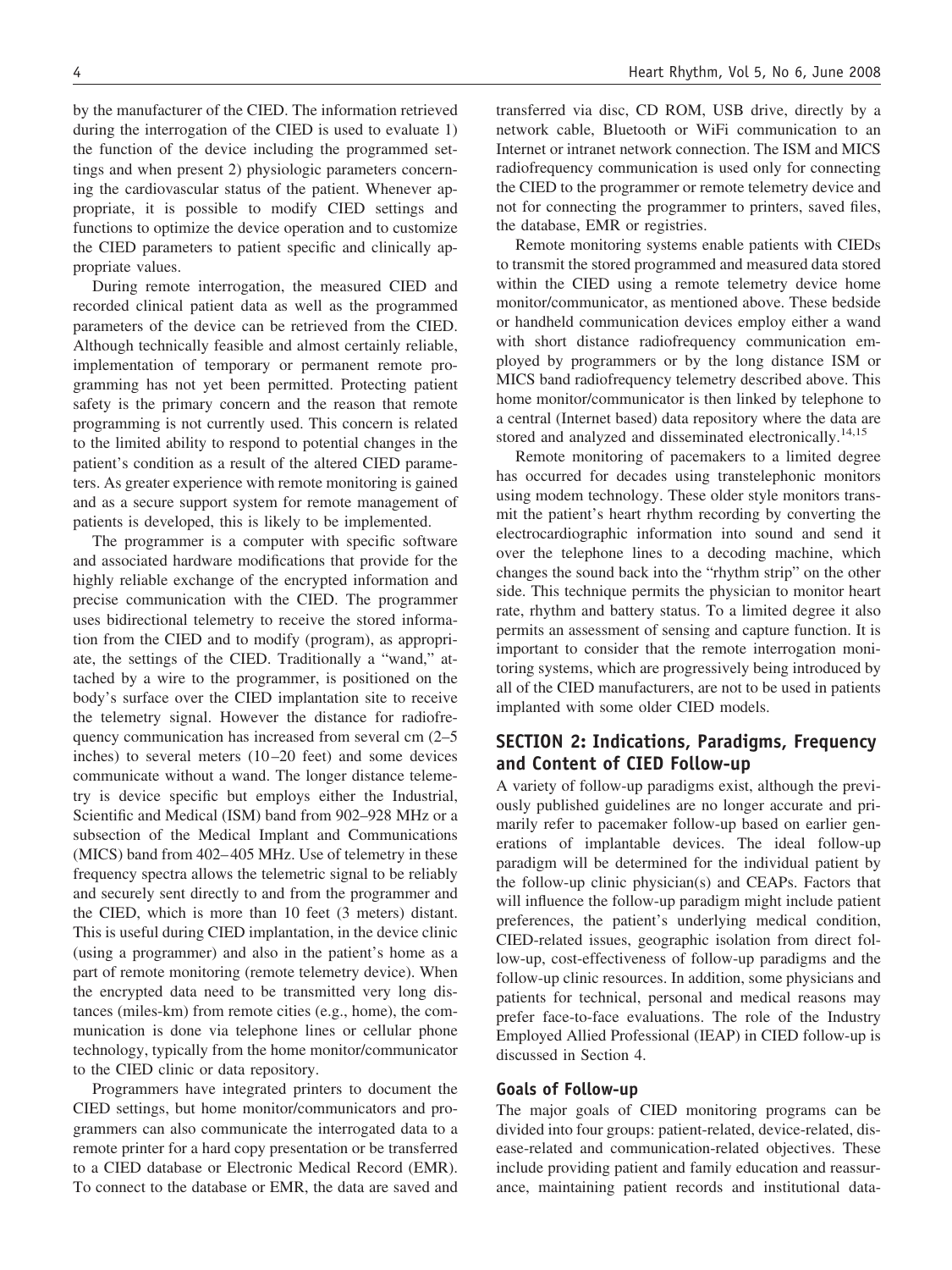#### <span id="page-4-0"></span>**Table 1** Goals of Monitoring CIEDs

### **Patient Related**

- Optimize the patient's quality of life
- Optimize pacemaker/ICD system function to meet the patient's clinical requirements
- Identify patients at risk and initiate appropriate follow-up with field safety corrective action/safety alerts
- Triage non–CIED-related health problems and make appropriate referrals

#### **CIED Related**

- Document appropriate CIED function
- Identify and correct abnormal CIED behavior
- Maximize pulse generator longevity while maintaining patient safety
- Identify CIEDs approaching end of battery life, to identify leads at risk of failure, and to organize CIED replacements in a non-emergent manner

#### **Disease Related**

- Document the nature and frequency of arrhythmias over time and correlate with patient symptoms and determine the appropriateness of CIED response to these arrhythmias
- Document (where feasible) hemodynamic status, transthoracic impedance, patient activity and other physiologic parameters over time as part of chronic disease monitoring in heart failure

## ● Monitor response to therapy

### **Communication**

- Maintain a patient database
- Timely communication to the patient and relevant health care providers of CIED- and disease-related information
- Provide technical expertise and education to colleagues, patients, and community

bases, assessing and optimizing CIED system performance and safety, in addition to identifying and correcting, if possible, any device system abnormalities, anticipating the need for and planning elective CIED replacement, when feasible monitoring cardiac arrhythmias and physiologic parameters, and communicating information related to CIED monitoring to involved physicians and other health care providers where appropriate. The specific goals of CIED follow-up are summarized in Table 1.

### **Paradigms for CIED Follow-up**

# **In Person Monitoring (Physician and/or CEAP Physically Present):**

Traditionally, monitoring of CIEDs has been performed by a trained physician or CEAP in a designated CIED follow-up clinic, medical institution or physician's office. The completeness of this in person CIED monitoring session may vary depending on the indication for the encounter.

### **Complete CIED Evaluation:**

Includes interrogation of the device, review of device data and device programming parameters and temporary programming for assessment of system function such as capture thresholds and sensing thresholds. Permanent programming changes may or may not be made on completion of the **Table 2** Factors Determining the Type and Frequency of CIED Follow-up

### **Patient Related**

- Stability of rhythm and cardiovascular symptoms
- Specific issues requested by the patient, family or local physician to the CIED clinic
- Change in anti-arrhythmic or heart failure therapy
- High or unstable pacing thresholds
- Frequency of ICD therapies
- Patient's inability to accurately report symptoms
- Planned surgeries/medical interventions
- Patient distance from follow-up clinic
- Other medical/social factors

#### **CIED Related**

- Historical reliability of the CIED system (consider lead and pulse generator independently, defibrillation thresholds)
- Age of CIED
- Programmed parameters (factors that influence battery longevity, pacing thresholds, pacing frequency, frequency of shock therapy)
- Complexity of CIED
- Arrhythmia/heart failure diagnostics (including physiologic monitoring, transthoracic impedance, patient activity)
- Medications that may influence pacing or defibrillation threshold, arrhythmia detection

#### **Disease Related**

- Frequency and severity of symptoms
- Changes in cardiovascular therapy

follow-up visit. This evaluation may be performed by a physician or by the CEAP trained in CIED follow-up under CIED or HF physician supervision (Tables 2 and 3). Results of programming made by the CEAP should be approved by a CIED physician specialist or by a physician with expertise in CIED management. Complete CIED evaluation should be undertaken at routine scheduled device follow-up visits per the recommended schedule for that particular device.

**Table 3** Minimum Frequency of CIED In Person or Remote Monitoring\*

#### **Pacemakers/ICDs/CRT**

- Within 72 hours of CIED implantation (**In Person**)
- 2–12 weeks post implantation (**In Person**)
- Every 3–12 months pacemaker/CRT-P (**In Person or Remote**)
- Every 3–6 months ICD/CRT-D (**In Person or Remote**)
- Annually until battery depletion (**In Person**)
- Every 1–3 months at signs of battery depletion (**In Person or Remote**)

## **Implantable Loop Recorder**

- Every 1–6 months depending on patient symptoms and indication (**In Person or Remote**)
- **Implantable Hemodynamic Monitor**
- Every 1–6 months depending on indication (**In Person or Remote**)
- More frequent assessment as clinically indicated (**In Person or Remote**)

\*More frequent in person or remote monitoring may be required for all above devices as clinically indicated.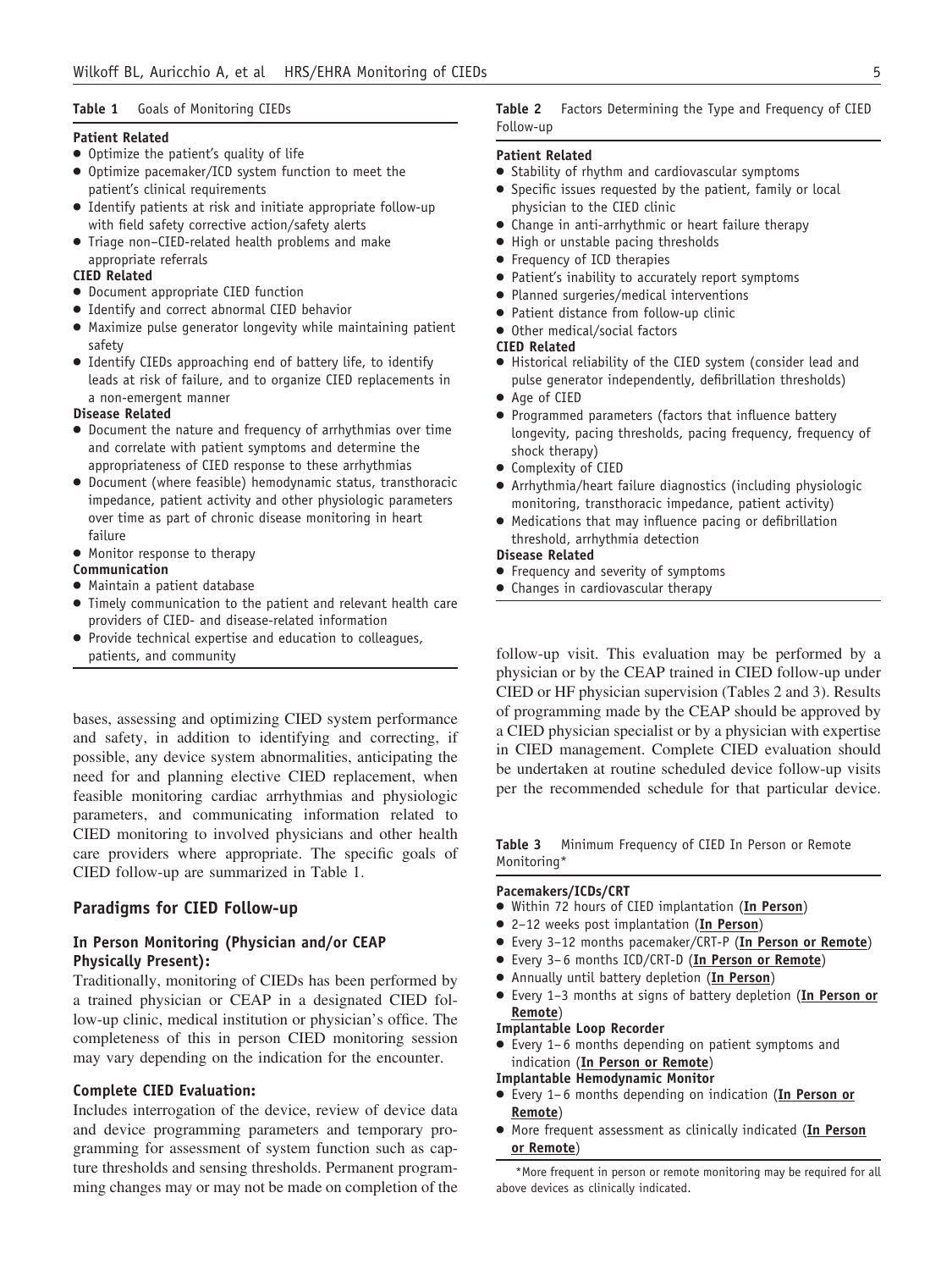Complete CIED evaluation may also be required if the patient develops significant cardiac or arrhythmic symptoms (e.g., shock therapy, worsening congestive heart failure or sustained palpitations) or if a CIED alert is detected (e.g., patient hears an audible alert, or a remote transmission is triggered by a CIED programmed alert).

# **Interrogation Evaluation:**

Involves the in person or remote (e.g., from patient's home) interrogation and review of CIED data without additional device testing or programming changes. This evaluation may be performed by a physician or by the CEAP at a designated follow-up site. CIED interrogation without programming may be indicated for a number of conditions. Some examples include monitoring response to antiarrhythmic drug or heart failure therapy, monitoring battery voltage/impedance for indicators of battery depletion or monitoring device function if the device is subject to a field safety corrective action or safety alert.

#### **Periprocedural CIED Evaluation/Reevaluation:**

Involves interrogation and review of specific device data and function and possibly temporary reprogramming of a CIED parameter prior to and/or following a scheduled surgery, procedure or test. The programming is designed to avoid causing morbidity during the procedure and to prevent damage to the CIED. An example is temporarily programming off tachycardia detection or ICD therapies in a patient undergoing surgery where electrocautery may be applied in close proximity to an ICD and reprogramming the original parameters on completion of the procedure.

### **Remote Monitoring:**

Some implantable cardiac CIEDs have the capacity to have interrogation evaluations done outside of a medical facility, usually the patient's home. Remote monitoring has the potential to provide timelier and nearly identical information on CIED performance as a traditional in person interrogation. Some method for communication of information between the patient and the physician and/or CEAP responsible for CIED follow-up is an important component of remote monitoring.

#### **Patient Initiated Remote Transmission:**

Includes interrogation and transmission of CIED and patient data. This interrogation and data transmission must be initiated by the patient. This encounter may be a scheduled CIED interrogation planned by the follow-up clinic or an unscheduled CIED interrogation activated by a patient symptom (dyspnea, ICD shock or palpitations) or detection of a CIED alert (audible tone or vibration).

# **CIED Initiated Remote Transmission:**

Includes interrogation and transmission of device and patient data. Depending on the CIED, the patient may *not* have to apply a wand in proximity of the device but the home monitor/communicator must be within a certain distance of the patient/device for a successful link and interrogation. The trigger for the transmission is either time (scheduled date and time) or programmed CIED alerts, e.g., significant change in lead impedance, development of persistent atrial fibrillation (AF), frequent episodes of nonsustained ventricular tachycardia, delivery of frequent shocks, or changes in hemodynamic status.

### **Transtelephonic Monitoring without Interrogation:**

Allows for frequent monitoring of the pacing rate, determination of the underlying rhythm and timely detection of battery depletion. This technology is solely limited to pacemaker follow-up. Each transmission usually includes an initial rhythm strip and then a rhythm strip demonstrating the magnet rate of the pacing system. Telephone transmissions provide only a brief snapshot of the cardiac rhythm and thus intermittent problems may not be detected. Given the limitations of telephone transmissions to detect device system problems, this approach should not be the sole means of pacemaker follow-up[.6](#page-17-0) Telephone transmissions have value in monitoring pacemakers approaching battery depletion and need for planned replacement.

# **Type and Frequency of CIED Follow-up**

The factors determining CIED follow-up type and frequency are summarized in [Table 2.](#page-4-0) In person device monitoring with the presence of a physician or a CEAP is indicated currently when CIED programming is required or anticipated. The patient's medical condition will also determine whether CIED monitoring is performed in person or remotely. If the patient's cardiovascular status is unstable or frequently changing, in person follow-up may be required to address the management of the underlying medical problems. Since remote device monitoring is not accompanied by a direct cardiovascular assessment and may not be accompanied by a cardiovascular history, it is recommended that any patient with a CIED be assessed in person at least once a year. Remote monitoring of CIEDs is indicated when the patient's medical condition is stable and no anticipated device programming is required. Remote monitoring has value during the maintenance phase of CIED follow-up (stable device function), during accelerated follow-up to plan elective device replacement and in the case of a field safety corrective action/safety alert where accelerated monitoring may detect a CIED malfunction.

At present, there are wide variations in device follow-up frequency worldwide. Recognizing that the frequency and type of device monitoring must be individualized based on device- and patient-related factors, the minimal recommended schedule of device follow-up is summarized in [Table 3.](#page-4-0) In person monitoring should be performed for each patient following implantation but before hospital discharge. Many complications, such as lead dislocation and perforation, can be seen within 24 hours after implantation. This assessment should document normal CIED function, establish patient specific programming, document initial telemetry values, ensure the absence of operative complications, educate and emotionally support the patient and the family and provide a CIED identification card to the patient.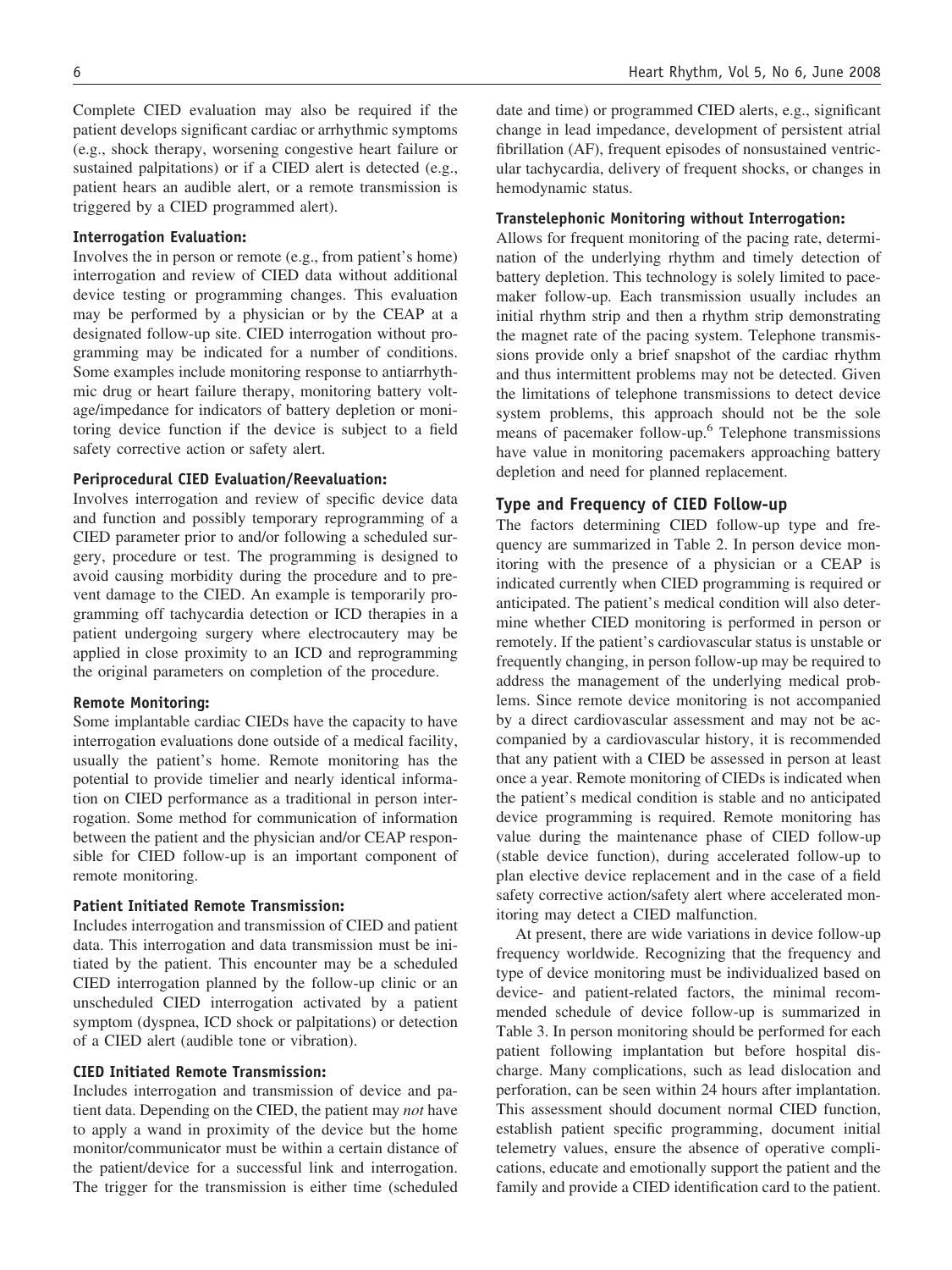<span id="page-6-0"></span>Review of an initial chest x-ray to document electrode position in the heart is essential. The first post-discharge visit may take place in the first 4 weeks after implantation. A second in person follow-up should be performed during the early surveillance period (4 to 12 weeks post implant). At the first or second visit, sutures may be removed and at both visits the wound is carefully assessed for appropriate healing. At the second visit, interrogation of the CIED is mandatory to document appropriate device function and review diagnostics. Careful analysis of pacing and sensing thresholds should be done and device programming should be performed to optimize the CIED function for the patient and to optimize device longevity. For some patients with cardiac resynchronization therapy, procedures for optimization of CRT therapy may be undertaken at this visit. At this visit, clinical or CIED-related warnings that might trigger a consultation should be carefully explained to the patient. If remote CIED monitoring is available and desired, this should be carefully explained to the patient and family. When a patient cannot visit the electrophysiologist or implanting physician because of geographic location, physical or emotional reasons, or there is concern about CIED performance or a medical problem he or she should visit a local physician with CIED expertise.

Either in person or remote follow-up should be planned every 3–12 months thereafter depending on the patient's clinical condition and the type of CIED. ICD follow-up should usually occur at no longer than 6 month intervals. Since not all devices with pacing therapies have automatic features to measure pacing or sensing thresholds, an in person assessment of these parameters is recommended every 6-12 months, with the frequency varying based on the variables described in [Table 2.](#page-4-0)

Intensified (monthly) in person or remote monitoring should be considered when the CIED nears its elective replacement indicator (ERI). Specific indicators of battery depletion should be used to initiate a change in surveillance frequency. Intensified in person or remote monitoring (interval tailored to the situation) may also be implemented in the event of a suspected lead or CIED dysfunction or in the event of a field safety corrective action or safety alert.

### **CIED Assessment**

The content of a CIED follow-up assessment depends on clinical and technical factors and upon the type of CIED. A large number of parameters can be monitored. The content and frequency of device encounters are determined by the factors listed in [Table 2](#page-4-0) and should be considered the patient's prescription. Suggested guidelines for content of follow-up are provided in Table 4.

Although remote CIED follow-up has the potential to increase patient safety and convenience, prospective randomized or observational studies of the benefit, content and frequency of remote follow-up have not yet been performed in large numbers of patients. More clinical information is needed to document the magnitude of the clinical benefit of this new technology, the optimal frequency and intensity of **Table 4** Content for CIED In Person or Remote Monitoring

#### **Pacemaker or ICD Required Parameters: In Person or Remote Monitoring: 3–6 Months Suggested**

- Battery voltage and battery impedance
- Magnet rate (for pacemakers)
- Charge time (for ICDs)
- Update current rhythm diagnosis and pacemaker dependency **Pacemaker/CRT-P In Person Follow-up: 6-12 Months**
- **Suggested**
- Battery voltage (and impedance)
- Magnet rate
- Pacing and sensing threshold(s) for atrium, right and left ventricles (all leads)
- Pacing lead impedance(s) for all leads
- Arrhythmias detected by device (e.g., mode switches, high ventricular rate episodes, etc.)
- % of pacing/sensing in each chamber
- Review of programmed parameters
- Review of any "safety" or automatic device alerts
- Review of hemodynamic measurements or recordings of any other programmed parameters (e.g., heart rate variability, activity level, etc.) when available

**ICD/CRT-D In Person Follow-up: 3-6 Months Suggested**

- Battery voltage (and impedance)
- Capacitor charge time
- Pacing and sensing threshold(s) for atrium, right and left ventricles (all leads)
- Pacing lead impedance(s) for all leads
- Shocking impedances for defibrillation leads
- Arrhythmias detected by device
- % of pacing/sensing in each chamber
- Therapies required for termination of SVT/VT/VF
- Review of main programmed parameters
- Review of any device triggered alerts
- Review of hemodynamic measurements when available

**Implantable Loop Recorder In Person or Remote Monitoring: 1-6 Months Suggested**

- Integrity of sensing system
- Arrhythmias (symptomatic) recorded
- Arrhythmias (asymptomatic) stored
- **Implantable Hemodynamic Monitor In Person or Remote Monitoring: 1 Week–3 Months Suggested**
- Battery function
- Integrity of lead
- Hemodynamic measurements of variable(s) being monitored
- Arrhythmias detected

its use as well as its economic impact on the health care system and the patient.<sup>16-19</sup> A wide range of follow-up frequencies and intensities are recommended in [Tables 3](#page-4-0) and 4. The CIED follow-up prescription must be individualized to the patient's clinical status.

# **SECTION 3: Data Management Considerations**

In the era of electronic data storage and Internet-based data transmission, data safety and confidentiality issues have become paramount concerns. There are no uniform worldwide regulations governing manufacturer tracking or record-keeping requirements. In the United States, there is a legal requirement for registration and tracking of clinical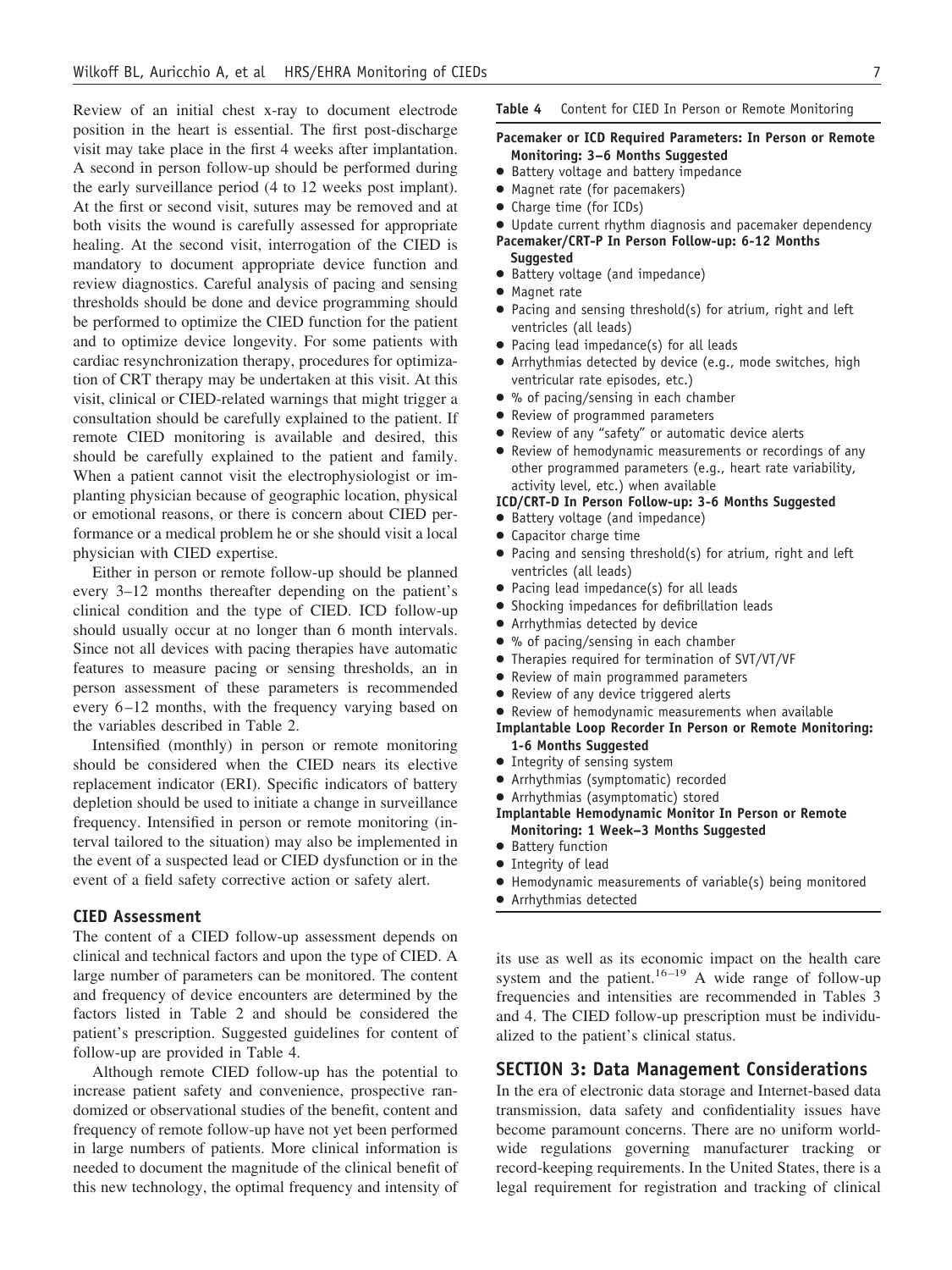devices, including CIEDs (Safe Medical Devices Act of 1990 $20$ ; amended by the FDA Modernization Act of 1997). In Europe there is only a requirement for the manufacturer to keep manufacturing and distribution records of CIEDs (Active Implantable Medical Device Directive of June 1990).<sup>21</sup> In both North America and Europe, manufacturers are required to monitor the performance of their device (post-marketing surveillance), to submit reports on adverse events to the regulatory authority, and to take appropriate corrective and preventive actions. However it is a basic global clinical necessity for follow-up physicians, clinics and hospitals to maintain CIED registration and to facilitate timely and effective communication with patients.

Data registration and maintenance (secure and permanent) is the joint responsibility of the CIED manufacturer, distributor (where involved), implanting center and physician. The registration must comprehensively document all system elements, patient data and relevant clinical information. The system elements include the model and serial numbers of the CIED, leads, adapters, and any other implanted items. In addition to device data, patient data must be included with the system registration. The patient data should include accurate patient demographics, date of device implant, communication details such as address and telephone number and all rhythm diagnoses at the time of CIED implantation or replacement.<sup>22</sup> Relevant clinical information about device removal or abandonment of a CIED should be reported and tracked so that devices no longer in service can be eliminated from the tracking processes in the event of future field safety corrective actions or safety alerts. This permits accurate manufacturer assessment and reporting of device reliability and survivability under actual use conditions. Standardization of implant, removal, deactivation and abandonment diagnoses facilitates the ability to understand the causes of CIED failure and other reasons contributing to intervention as recently emphasized by state-ments by HRS and EHRA.<sup>[23,24](#page-18-0)</sup>

# **Device Implant Registry**

Our "global society" in which patients travel internationally would benefit from having a centralized registry to manage mobile patients and such a data source would allow accurate information on device use, removal and abandonment. As it currently stands, companies, governments and/or health care providers independently store device-related data and there is no method to consolidate these data in case of need such as quality monitoring and safety alert/field safety corrective actions. The optimal solution is a single, centralized, international device registry collating and reconciling all information on every patient but it is the fact that today such an ideal is unachievable as the barriers are numerous.

Currently, each country is required to maintain its-own registration and tracking data. However laws governing the need for submission and storage of the data required to care for patients and to allow for notification in case of a field safety corrective action or safety alert are incomplete and often incompatible between nation states. Governments, health care systems, manufacturers and professional associations must commence a process that can lead to international agreement on the optimal level of data storage and access (for clinical use, research and health care-planning). This must particularly address the prohibition of data provision with patient identifiers to repositories outside of one's own national borders as this greatly limits the data fluidity necessary in the global health care environment.

In order to be most effective, the registry data must be as complete as possible.<sup>22</sup> It should be mandatory by law that registration data be submitted at the time of implant, explant or abandonment of any device. To further complete the integrity and completeness of such a registry, it would be possible to leverage other data sources, such as the National Death Index from Medicare (USA), and other European and North American data sources. Linking to the National Death Index would provide an opportunity to bring "closure" to a patient file. It may even be possible to query the physician of record as to the cause of death to be stored as an additional data element. Other registry options with attendant advantages and disadvantages are noted in [Table 5.](#page-8-0)

It should be noted that a number of device registries and databases currently exist. Many of these collect similar data, but are based in different countries or are run by people with proprietary interests. A listing of these entities is provided in Appendix I.

State of the art security is mandatory to maintain confidentiality for patients and protect proprietary interests of device manufacturers with facilitated access for health care providers to expedite patient care. Often data sets without patient identifiers are useful to create benchmarks analyzing demographics and temporal trends to improve care without compromising privacy. Having access to the registration data allows the best management of patients who may not be able to provide device information when presenting emergently.

# **Follow-up Data Management**

The responsibility for follow-up data should be delegated to the implanting/follow-up physician or institution. However, patients should be able to access their own implant and follow-up data to verify and request an update if appropriate. By participating in the maintenance of their own data, keeping accurate records of demographics would be made easier and more accurate.

It is recognized that different device models may provide various types and degrees of data. The follow-up is best managed using longitudinal stored and measured CIED data. Both single data point information, graphs and trended data facilitate CIED and patient disease and comorbidity management. Both registration data and follow-up clinical data are best managed in a database. The basic elements that should be collected have been discussed in Section 2 (summarized in [Table 4\)](#page-6-0).

Key to the usefulness of a database is the accuracy of the data being placed into it. Manual data entry should be discouraged as it creates the opportunity for error. Univer-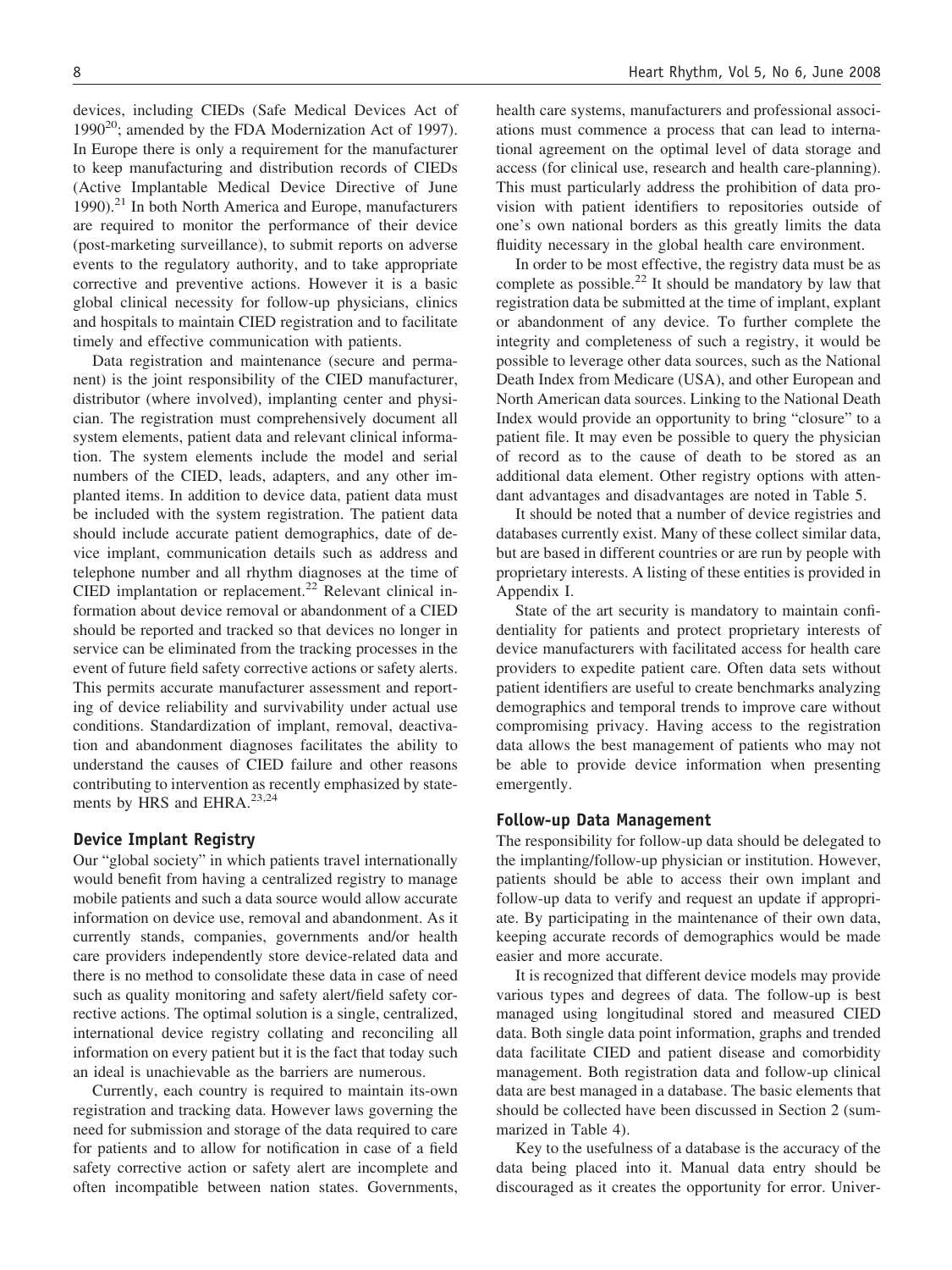#### <span id="page-8-0"></span>**Table 5** CIED Registry Options

#### **1) Option 1: Manufacturer stores own data**

- **a)** Advantages
	- **i)** Implant data obtained at time of surgery
	- **ii)** No additional cost to the health care system (they already have databases to manage these data)
- **b)** Disadvantages
	- **i)** Lack of coordination with other manufacturers' databases
	- **ii)** Incomplete and inaccurate data due to abandonment and change-out with other manufacturer's device
	- **iii)** Lack of a universal system to access data
		- **(1)** Need to call multiple manufacturers to obtain required data
- **2) Option 2: Government run database**
	- **a)** Advantages
		- **i)** Consolidation of data into one site
		- **ii)** Allows data comparison and conflict resolution
	- **b)** Disadvantages
		- **i)** Each government would have to run a database **(1)** More expense
			- **(2)** Lack of coordination between databases
		- **ii)** Redundancy of effort with increased overall expense and duplication

#### **3) Option 3: Health care providers store data**

- **a)** Advantages
	- **i)** Protection of patient data at the source
	- **ii)** Potentially most compliant with restrictive privacy laws
- **b)** Disadvantages
	- **i)** Widely dispersed data without ability to search or notify
	- **ii)** Completely unworkable in case of a field safety corrective action or safety alert
	- **iii)** Data gathering for reliability nearly impossible
	- **iv)** Patient mobility makes finding implant and follow-up information extremely difficult

sally accepted data output and exchange formats need to be defined by the manufacturers to facilitate accurate and efficient data transfer from the programmers to the database. A database that directly communicates with the registration system would automatically update patient demographics and contact information, as well as correctly identify the CIED follow-up physician.

The recent advent of highly sophisticated technologies that facilitate "remote" data acquisition and transmission is revolutionizing the processes of device data collection. Linking of CIED data acquisition to patient disease and comorbidity management data may be best achieved by remote CIED data retrieval. Thus a "remote management" strategy will become the standard of care in the immediate future and perhaps by the end of this decade. It is in the area of disease management that this development has created a new set of opportunities and problems. The opportunities include the ability to collect huge amounts of data over time via remote monitoring services. The ability to interrogate, transmit and store these data provides access to a large

number of patients and their devices. Significant concerns have been raised regarding where remotely collected data are stored relative to the country where the device is registered. Again, the "globalization" of follow-up and of patient mobility makes it virtually impossible to keep the data within the borders of a single country. Patients currently transport their data across national boundaries within the CIED. Remote interrogations make the data available and stored securely on the Internet, thus available across national boundaries. These issues must be addressed by governments in order to provide the legal framework for effective and efficient patient and device management.

### **Safety Alert and Field Safety Corrective Actions**

It must be reiterated that access to patient registration data becomes most critical when a field safety corrective action, safety alert or "recall" is issued. $2<sup>3</sup>$  A central registry point greatly simplifies notification of the follow-up physician and the patient. Until a global device registry becomes a reality, national and regional registries must develop information technology solutions that can serve as a centralized resource and act as the conduit for manufacturers and regulatory agencies.

# **SECTION 4: Responsibilities and Roles of Personnel**

It is important to realize that all parties involved in CIED monitoring must be responsible for specific aspects of the process in order to achieve optimal success from monitoring. Parties that have specific responsibilities include the patient, caregivers (which includes the referring physician and the physician and authorized CEAP that do the actual monitoring), the device manufacturer and regulatory agencies.

Prior to implantation of any CIED that must be monitored and/or is capable of providing monitoring a "care agreement" should be in place that sets expectations for patient follow-up. This agreement may be formal or informal. For example, it could exist in the form of a letter of understanding or an existing policy that is in force and relates to the following areas: a) identification of the clinician who is responsible for receipt (including timelines for acknowledgment of data) of remote monitoring data; b) identification of who will initiate the response (and to whom, patient or other clinicians such as a HF Clinic clinician) regarding the monitored data received; c) the clinician identified in (b) will update the other members of the care team— especially the primary care provider—and will state by which manner (verbal or preferably written).

It should be stated from the outset that there is a great deal of heterogeneity in the management of many aspects of monitoring when comparing individual caregivers, hospitals and countries. The heterogeneity is particularly striking when legal issues are considered. Even though what becomes practically allowable or expected in specific environments will be important "locally," the discussion of the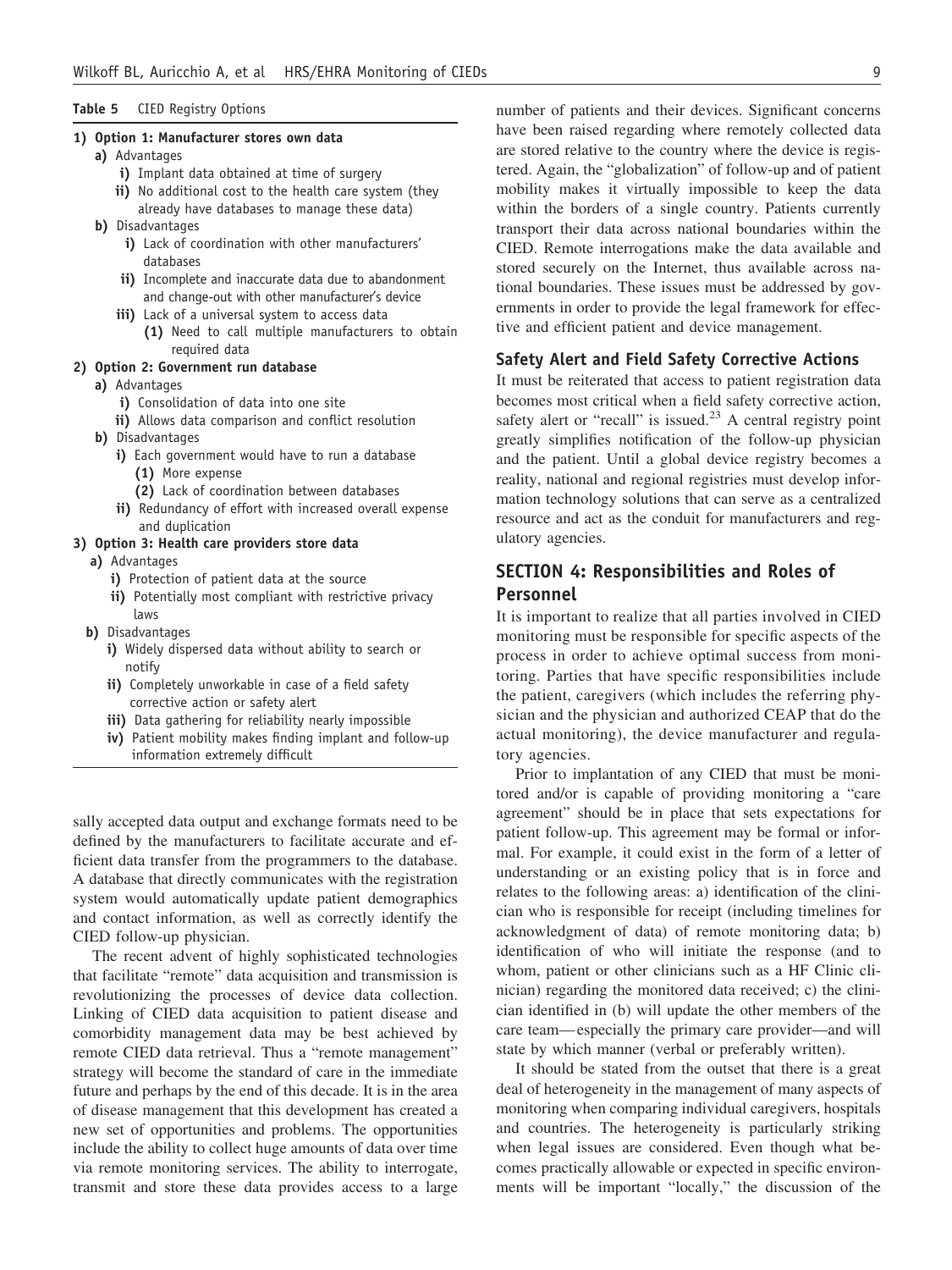responsibilities of all parties involved in remote monitoring will focus on what is medically appropriate.

# **Patient Responsibilities**

When the CIED is implanted, pre- and/or post-implant, the patient must be educated regarding the need for the device, the device function, any restrictions that apply post-implant, postimplant follow-up methods, and schedules. Assuming all appropriate components of CIED education are offered to the patient, it is the responsibility of the patient and/or the patient's family to carefully study the information and have a thorough understanding of all components. That is not to say that patients are responsible for their own education about the device. However, it is the patient and/or the patient's family's responsibility to review the information, ask more questions if there is confusion, and be clear about the follow-up schedule and adherence to the follow-up schedule.

The patient receives an identification card either at the time of implant or following implant. It is the patient's responsibility to carry the identification card with him/her to facilitate care when he/she see a caregiver (especially a new caregiver or one associated with a new medical condition) that may not have medical information related to CIED implantation.

If the patient has a change in contact information, e.g., change of address or telephone number, it is his/her responsibility to convey that information to the follow-up personnel. In addition to the need to contact the patient for regular follow-up, there may be other situations when the surveillance clinic will need to contact the patient more urgently, e.g., in the event of an advisory notice. It is critical that the caregivers be able to easily locate and contact the patient or the individual responsible for the patient.

Anything related to the patient's medical condition that could potentially have an impact on CIED management should be conveyed to the center conducting device followup. Even though there may be other situations/issues that are not commonly encountered, Table 6 includes those things that the patient should be instructed to report to the follow-up center.

# **Responsibilities of Referring/Follow-up Physician**

The referring physician usually provides follow-up clinical cardiovascular care for the patient. In the event the referring and follow-up physicians are not the same person, the latter would be expected to subsume the responsibilities noted here. The referring physician plays an important role in the process of CIED monitoring. There is an important interdependent relationship between the referring or primary care physician, the implanting center, the implanting physician and the CIED follow-up clinic. Discharge reports and implant information and reports from device follow-up should be sent to the referring and/or primary care physician.

The implanting physician has the responsibility to inform the CIED clinic and also the referring physician about any significant changes in the patient's status that might impact device care or the patient's care in general. This may in**Table 6** Necessary Patient Information

| <b>GENERAL</b>                        | Patient contact information                                                                                                                                                                                                                                                                                                                                                                                                                                                                                                                                                                                                                                                                             |  |  |  |
|---------------------------------------|---------------------------------------------------------------------------------------------------------------------------------------------------------------------------------------------------------------------------------------------------------------------------------------------------------------------------------------------------------------------------------------------------------------------------------------------------------------------------------------------------------------------------------------------------------------------------------------------------------------------------------------------------------------------------------------------------------|--|--|--|
| <b>INFORMATION</b>                    | CIED physician contact information                                                                                                                                                                                                                                                                                                                                                                                                                                                                                                                                                                                                                                                                      |  |  |  |
| <b>CLINICAL</b><br><b>INFORMATION</b> | Recurrence of symptoms that existed<br>prior to CIED implantation<br>Change in cardiac medications,<br>specifically antiarrhythmics<br>Encounter with another follow-up<br>center, specifically if any<br>programming was performed<br>Major medical issues that could in any<br>way impact CIED management. For<br>example:<br>Trauma at or near the site of the<br>implanted device<br>• Need for therapeutic radiation at or<br>near the implanted device<br>$\bullet$ Diagnosis of a terminal illness<br>$\bullet$ Significant change in mental status<br>Development of a new clinical<br>condition or planned invasive<br>medical procedure<br>Exposure to a "shock" from an<br>electrical source |  |  |  |

clude definite or suspected potential complications of implantation, frequent therapies from the device, specific programmed features that could affect symptoms, etc. Likewise, the referring or primary care physician shall similarly inform the CIED clinic or clinician of significant changes in the patient care that might affect interpretation of symptoms or device performance. This would, of course, also include informing the device clinic of the patient's death and the circumstances of death. The expected form of communication should be written and each clinician should document this in his/her clinical notes. If there are ambiguities of responsibility for care (medication changes, etc.) or perceived conflicts, direct communication between/among health care providers is required.

#### **Personnel Roles and Responsibilities**

# **CIED Physician:**

In the CIED follow-up clinic, responsibilities may be assigned to a physician or an authorized CEAP with expertise in device management. However, it must be remembered that the physician in the CIED follow-up clinic whose name is used to sign off on any orders is ultimately responsible for all aspects of that encounter of the patient's CIED management.

The CIED follow-up caregivers are responsible for an appropriately timed follow-up schedule as dictated by the type of device and type of follow-up. In the case of CRT or hemodynamic monitoring devices, follow-up processes may involve specialists in HF [\(Table 3\)](#page-4-0). Device follow-up caregivers are responsible for maintaining records of the patient's follow-up. Components of the stored information should include: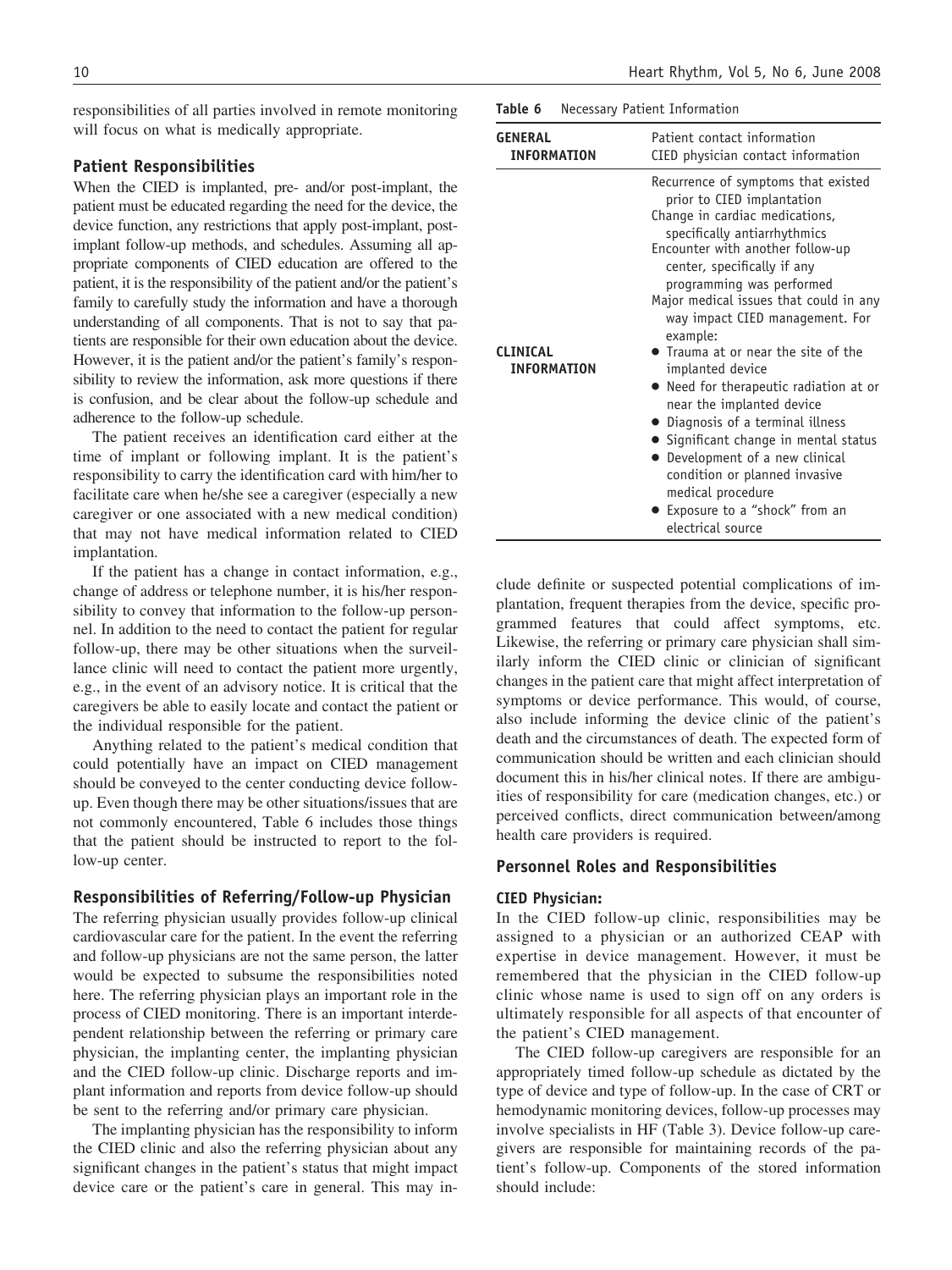- Original device indication and access to patient history
- Original implant operative record and implant values
- Access to prior transmissions, remote downloads and in-clinic assessments

There must be a systematic assessment and process for response to downloaded information from patients with remote access monitoring. At this time remote data may be delivered in a variety of ways to the physician responsible for the patient's device follow-up. A well defined afterhours process (preferably written) must exist that will reliably provide a physician to respond to "urgent" alerts generated from remote monitoring.

If a CIED field safety corrective action or safety alert occurs, the follow-up physician is responsible for having a system in place that will assure identification of the patients with the affected pulse generator or lead and facilitate a plan of action for managing the advisory. The manufacturer of the product which is on advisory or recall status may provide a suggested action plan but it is the physician and his/her local institution that must ultimately decide how to manage the patients that they are following.

The CIED follow-up caregivers need to provide direction for patients with any device-related questions. Questions may arise related to sources of electromagnetic interference, travel, battery depletion, participation in competitive sporting activities, intimacy and many other issues that are difficult to predict. Although patient care responsibilities may be delegated to others with significant device experience the CIED physician should be available to handle queries if needed by the caregivers to whom clinic duties have been delegated.

For the HF patients with CRT devices or those who have hemodynamic monitoring in place, some CIED follow-up clinics will also be responsible for HF management. These responsibilities include download and interpretation of in person or remote hemodynamic data, enacting change in heart failure treatment plan or device programming, and scheduling of future clinical and/or device assessments. Regardless of the place of care, monitoring information would normally be provided to all caregivers involved. Therapeutic heart failure-related decisions should be made by the caregivers responsible for HF management. All therapeutic decisions related to both device management and HF management should be documented and communicated in a timely fashion to others involved in the patient's care. In particular, in person or remote monitoring data should usually be made available to the HF Clinic in time for the next clinical visit.

The responsibilities of the IEAP have long been debated. For many years, in many practices, private and academic, industry personnel would take responsibility for a great deal of patient follow-up. In some situations they were expected to staff the patient follow-up sessions, and at times do independent programming, i.e., program the patient without the physician being immediately available. In 2001 the Heart Rhythm Society (formerly the North American Society of Pacing and Electrophysiology [NASPE] formed a working group that published a statement on the "Industry Employed Allied Professional"<sup>4</sup>; an update/revision is expected to be posted on the Heart Rhythm Society's website in 2008. However, it should be repeated that what is in this document refers to the guidelines published in 2001 and that there is continued debate regarding some of the guidance summarized in the list below.

# **Role of Industry Employed Allied Professional[4](#page-17-0)**

The IEAP's role is to provide technical expertise on the implant, use and operation of their companies' equipment with the following stipulation:

- 1. The IEAP's activities shall be only at the request of the responsible physician;
- 2. IEAP's can participate in the implantation procedure but as a rule should not enter the sterile field unless they have been granted clinical privileges at the institution
- 3. IEAP's should perform technical support with the physician in close proximity (that is, in the same room or close enough to respond within minutes);
- 4. IEAP's may provide technical support to allied professionals employed by the institution that practice "incident to" the responsible physician. The presence of the IEAP does not change the required level of physician supervision of the clinically employed allied professional (CEAP)
- 5. IEAPs shall not provide technical assistance in a clinical environment when they are alone and unsupervised
- 6. IEAPs should not provide assistance in a patient's home in the absence of a responsible physician or CEAP. Under rare or emergent circumstances, an IEAP might assist a patient remote from supervision if under direct written order from the responsible physician and only to the extent allowed by the specific order;
- 7. Except in an emergency, an IEAP shall not provide technical assistance related to a competitive manufacturer's device;
- 8. Patients may not be billed for services provided solely by an IEAP. A physician or CEAP is not, however, prohibited from billing for services they themselves deliver with the assistance of an IEAP.

IEAPs shall abide by any and all hospital policies that pertain to their presence and clinical activity. If such policies conflict with applicable state, provincial, or federal law or regulation such as the Health Insurance and Portability and Accountability Act (HIPAA), such law or regulation shall take precedence at all times.

Because remote monitoring was not available in 2001, the Society's Guideline did not reference the industry applied professional's role for the interaction with this technology. Some of the principles, however, apply. IEAPs should not be asked to routinely go the patient's home, hospital or health care facility to perform care based on perceived need that arises as a result of a remote monitoring transmission other than as permitted in the list above.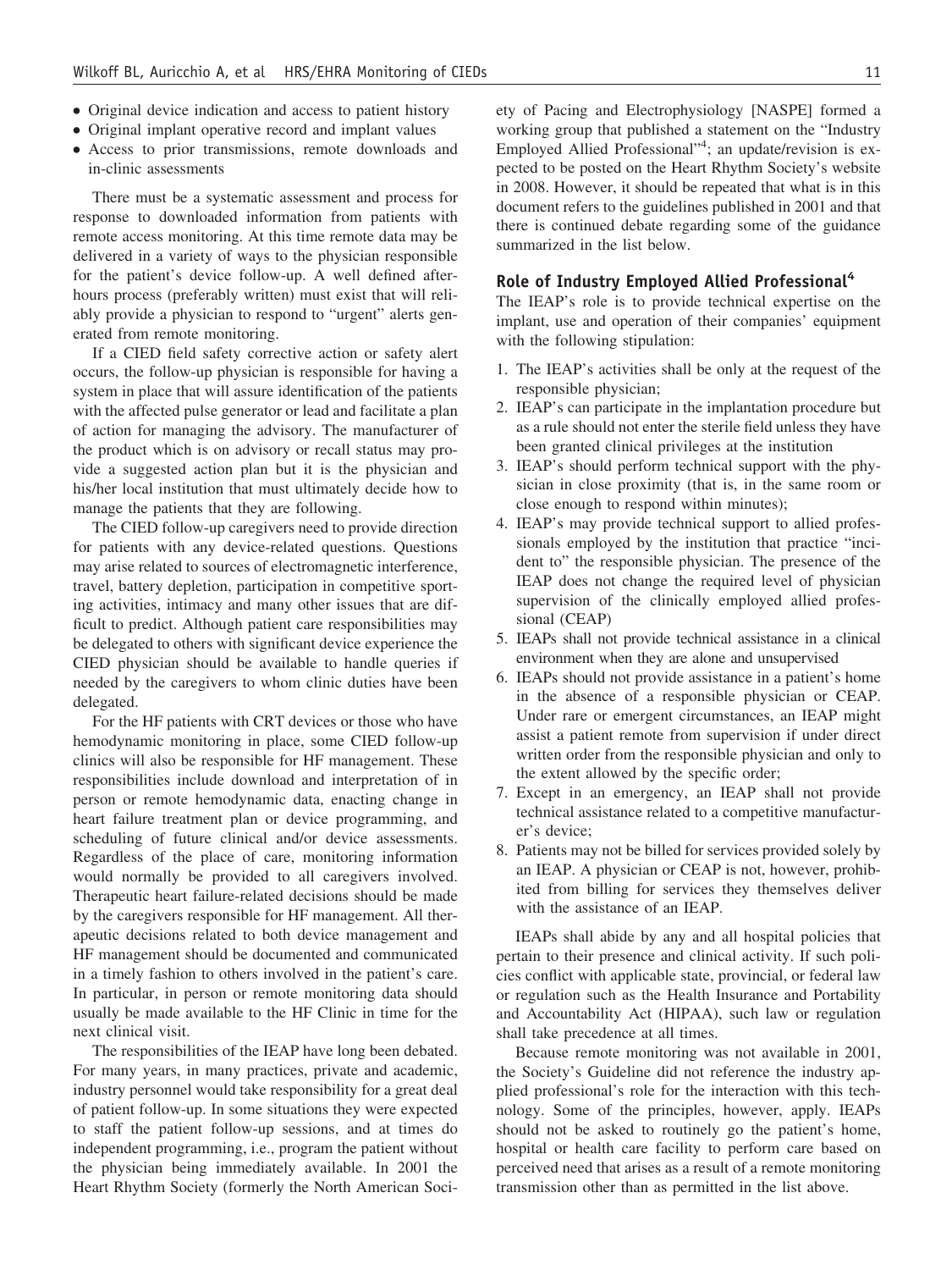### **Responsibilities of Manufacturer**

There are significant differences in the way in which the CIEDs are regulated in the European Union (EU) and the United States.<sup>25</sup> In the EU, implantable medical devices are regulated by one EU Directive that has been transposed into the national laws of each member state.<sup>26</sup> The key aspect of medical device regulation in the EU is that the manufacturer is responsible for ensuring that devices meet all of the essential requirements (i.e., list of requirements regarding safety and performance, and/or specific technical requirements). For medium-to-high risk devices (class IIa, IIb, III) the manufacturers call on a third party to assess conformity and then apply for "CE mark" certification. The CE marking process relies on the individual nations to implement regulatory control over the devices. In the United States medical devices are regulated by a single agency, the Food and Drug Administration within the U.S. Department of Health and Human Services. The current normative that deals also with implantable devices is the Food and Drug Administration Modernization Act (FDAMA).<sup>27</sup> In the United States, different than within the European Union, the FDA requires class III medical devices to demonstrate *efficacy* in addition to safety.

# **CIED Tracking**

Both European and North American regulatory agencies require manufacturers to perform post-market surveil-lance and tracking of implantable devices.<sup>[28,29](#page-18-0)</sup> Tracking is intended to facilitate patient notification and device recall in the event there is risk to patient health and requires attention.

Tracking methods must provide certain clinical information about the location of a tracked device within a specified period of time. Although most manufacturers use similar approaches, the method of tracking is left at the discretion of individual manufacturers. Manufacturers are responsible for providing a permanent identification card for each patient.

In addition to tracking the location and status of the device, a medical device manufacturer is required to know specific information about the patient and the device such as: device identification (model and serial number), date of shipment, patient identification, date of implant, prescribing and implanting physician, and (when applicable) date and reason for returned product.

Manufacturers must make sure that the tracking method meets all requirements legislated by the competent authorities within individual European countries and/or by federal regulatory bodies in the U.S.

Personal health information must be protected at all times during the tracking process. Patients may refuse to have their device tracked. In that case, the refusal should be documented by the caregiver and the information provided to the manufacturer.

## **Safety Alerts and Field Safety Corrective Actions**

Both in Europe and in North America manufacturers are required to institute and keep up-to-date systematic proce-

12 Heart Rhythm, Vol 5, No 6, June 2008

dures to review experience gained from implantable devices in the post-production phase and to implement appropriate means to apply any necessary corrective actions.<sup>[26,27](#page-18-0)</sup>

Manufacturers are obliged to report to competent authorities all incidents (i.e., events which have led to a death or serious deterioration in the state of health of a patient, user, or other person) or near incidents (i.e., events which might lead to a death or a serious deterioration in health). The manufacturer has to report on these events within a specified time period.

In assessing the link between the device and the incident or near incident, the manufacturer should take into account the opinion of health care professionals, the results of its own preliminary assessment of the incident, evidence of previous similar incidents, and other evidence held by the manufacturer. Safety alerts (recalls) or field safety corrective action notices are issued by the manufacturer directly to implantable device purchasers and/or users, usually following consultation with the local competent authority in Europe or with the FDA in the U.S. Regulatory bodies may also issue their own advisory notices.

It is important to emphasize that the term "recall" has no universal meaning worldwide. In the United States, the FDA uses the term recall to encompass many different actions[.23](#page-18-0) In Europe, terms such as "advisory notice" or "field safety corrective action or FSCA" are used.<sup>[28](#page-18-0)</sup> The word recall may also miscommunicate the need or urgency to remove the pacemaker, ICD or lead. This implication comes from borrowed connotations derived from recalled cars or children's toys. It is unusual that an implantable device subjected to a recall requires a surgical intervention. For this reason the Device Performance Task Force of the Heart Rhythm Society urged the U.S. Food and Drug Administration to alter the language to describe these events as safety alerts instead of recalls.<sup>23</sup>

### **Technical Assistance**

The manufacturer provides both the implanting physician and follow-up clinic with technical assistance regarding implantable devices. In order to facilitate the follow-up process and improve efficacy, when requested, the manufacturer or distributor also provides technical and educational assistance for interpretation of stored data, elective replacement indicator (ERI), questions regarding longevity, etc.

#### **Government**

The government's responsibility is to ensure that appropriate legislation and regulations are in place to permit the timely, efficient and effective collection and sharing of data in patients with CIEDs. Effective oversight mechanisms are required in order to ensure the above legislation and policies are followed and that personal health information is protected.

• *Regulatory Agencies*—Regulatory agencies for a specific country or region are responsible for monitoring device performance with information submitted by manufacturers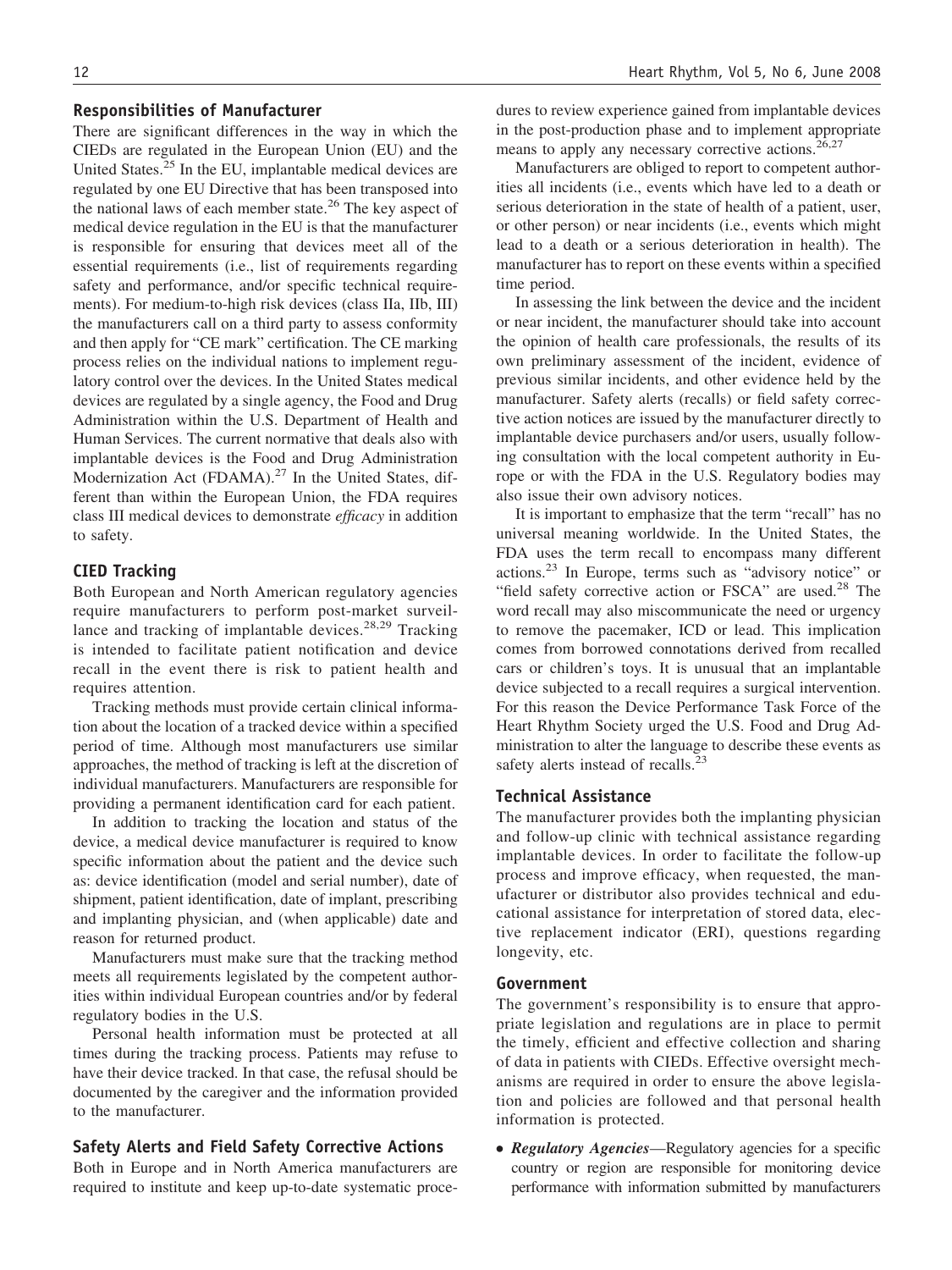and keeping abreast of other information gathering centers such as [www.pacerandicdregistry.com](http://www.pacerandicdregistry.com) and the NCDR (National Cardiovascular Device Registry)<sup>30</sup>: [http://www.](http://www.hrsonline.org/Policy/ICDRegistry/icd_registry.cfm) [hrsonline.org/Policy/ICDRegistry/icd\\_registry.cfm.](http://www.hrsonline.org/Policy/ICDRegistry/icd_registry.cfm)

Regulatory agencies are also responsible for activating appropriate advisory warnings when there is sufficient evidence that patient safety may be a concern. This includes dictating the required action by a manufacturer when safety concerns exist and overseeing the investigation as well as the approval of new devices. $23,24$ 

# **Professional Societies**

Professional societies have the primary obligation to develop guidelines in an attempt to provide optimal care for all patients with a CIED.<sup>31</sup> In addition they should provide educational venues that allow caregivers to have the most recent information regarding CIED management.

### **Hospital and/or Outpatient Facility**

Responsibilities exist for the inpatient and/or outpatient facilities in which the patients receive their care. These components have been addressed in prior guidelines and readers are referred to these citations.<sup>32,33</sup>

# **SECTION 5: Ethical Considerations**

# **CIED Management in Dying Patients**

Medical decisions near the end of life, the autonomy of dying patients under medical care, and the withholding or withdrawal of life-prolonging medical treatments<sup>34-36</sup> are widely discussed in both the medical and nonmedical communities. There is limited literature that focuses specifically on CIEDs and associated issues arising in terminally ill patients. There is not an established set of guidelines.  $37-42$ This section was written to aid practitioners in making decisions regarding end of life care of persons with CIEDs. It should not be construed as legal or medical advice, nor dictating an exclusive course of treatment or procedure. Variations in practice are clearly warranted based on the needs of the individual patient, resources, and limitations unique to the institution or type of practice.

# **Termination of CIED Therapy: The Rationale, the Goals and the Consequences**

For a terminally ill patient the nature and function of CIEDs should be reviewed and revised in the specific context of the patient's underlying condition and prognosis. Pacemakers and defibrillators are medical treatments and are subject to the same ethical and clinical considerations as any other treatment. The decision to deactivate these devices, even in particularly extreme cases and after clear instructions from patients who are competent to decide, is a potentially problematic event for care providers. The primary aim behind the rationale for deactivation must always be to respect the patient's right to live, or at least to die with dignity, while limiting any therapeutic action that increases the patient's level of stress, pain, or anxiety.

It is worth re-emphasizing that the nature of pacemaker therapy, and thus the rationale behind any decision to discontinue it, is quite different from the equivalent decision in the case of defibrillator therapy. Pacing, as an on-going treatment, is not perceptible to the patient and therefore does not likely contribute to a patient's suffering. It is not likely to unnecessarily prolong life in a patient with terminal physiology as pacing will eventually be ineffective in this patient. Discontinuation of pacing in a pacemaker dependent patient may hasten death which one could argue is inconsistent with generally accepted principles of palliative pre-terminal care; on the other hand, discontinuation of pacing therapy should be kept distinct from that of euthanasia or physician-assisted suicide. ICD shocks can be considered equivalent to applying resuscitative efforts and can contribute to suffering that may violate the patient's or designated official's wishes. The deactivation of ICD antitachycardia therapies should be seen as similar to having "do not attempt resuscitation" orders invoked, but in some circumstances deactivation of ICD antitachycardia pacing therapies may be considered independently from deactivation of ICD shock therapy.

### **Clinical Considerations**

More specifically, the main circumstances that may prompt the patient, his/her family, and/or health care providers to evaluate the possibility of terminating device therapy, could be summarized as follows:

# **First: The patient's quality of life, as modulated by the function of the device.**

Quality of life is inevitably a subjective matter and must be assessed mainly by the patient rather than by the treating physician. Patients can usually, on the basis of their individual preferences and personal philosophy, determine the combination of elements that define a valued quality of life and can specify which medical intrusions would encroach upon that quality of life. $43$ 

Frequent or repetitive electrical shocks from defibrillator therapy are acknowledged to have a negative impact on a patient's quality of life. If the situation becomes intolerable legitimate consideration may be given to deactivation of the device under the following conditions:

- A deterioration of the patient's cardiac condition which can lead to multiple episodes of ventricular tachyarrhythmias that are not reversible with pacing algorithms and require multiple shocks. Of course, leaving the device programmed off should be a last resort: after all the possibilities for limiting or eliminating the arrhythmia have been exhausted— drugs, catheter ablation, and surgical ablation. To date, the number of defibrillator therapies that significantly alters quality of life has not been determined, nor can such an evaluation be made, depending as it does on the tolerance level of the individual.
- Worsening of the patient's overall clinical condition as a result of coexistent diseases (such as cancer, stroke, or dementia). A non-negligible proportion of patients with ICDs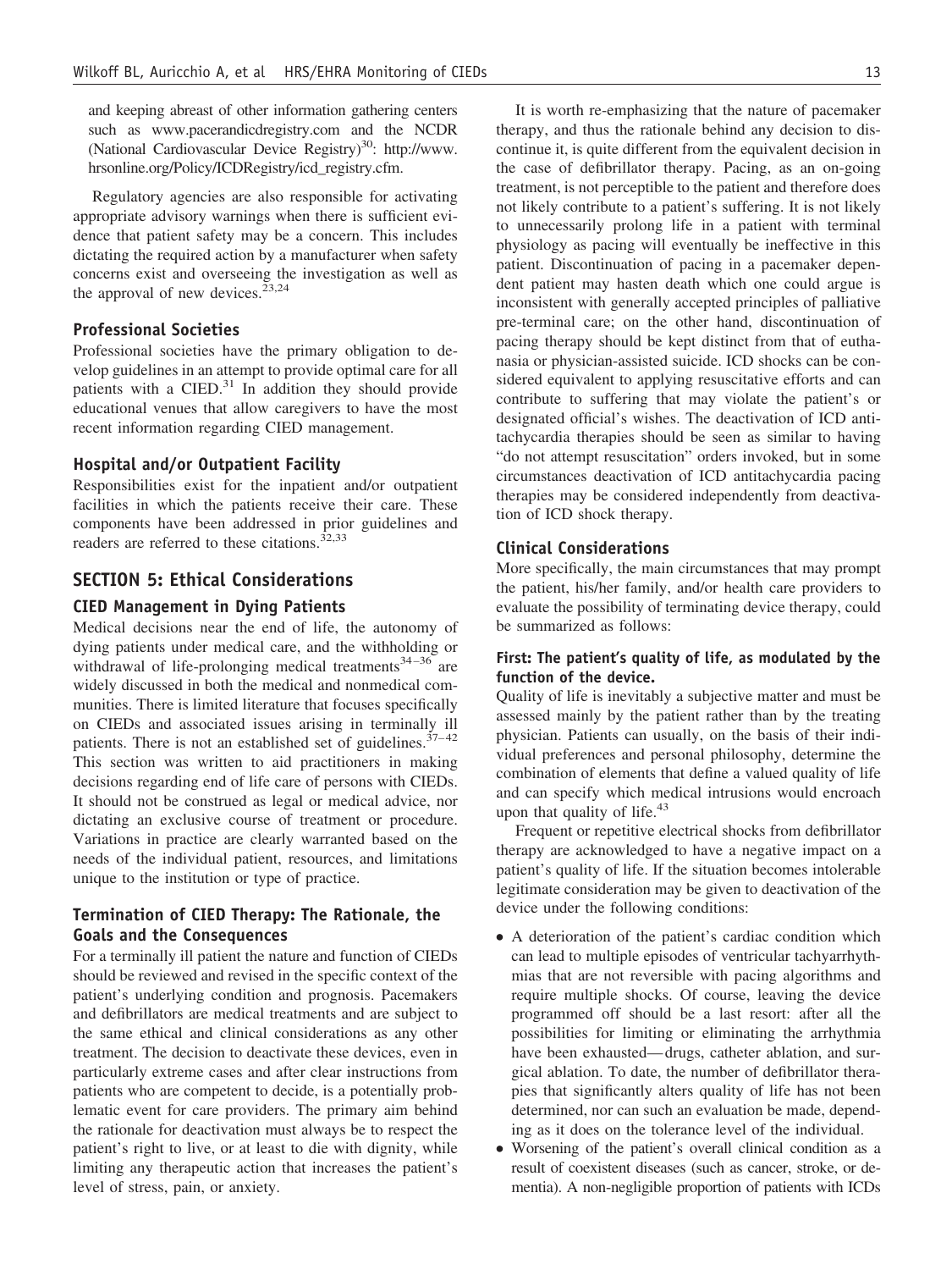progressively develop diseases that contribute to the occurrence of ventricular tachyarrhythmias and frequent therapeutic interventions by their device. Such patients are usually in the final stages of non cardiac system failure, with disturbances of oxygenation, and/or significant anemia, etc. Whether or not the arrhythmia is due to the patient's cardiac condition or to a coexisting disease, patients in an advanced stage of suffering, with a short expectancy of survival and a low quality of life, may consider even one defibrillator shock as significantly harmful.

# **Second: Expected survival and status of the patient's life. The futility of therapy**

The World Health Organization's definition of palliative care<sup>44</sup> states that the control of physical, psychological, social, and spiritual suffering is essential in order to achieve the best possible quality of life for patients with incurable illnesses and their families. This definition regards dying as a "normal process" that should be watched over with care and sensitivity so that it may occur without pain, discomfort, or stress, but with dignity.<sup>45</sup> Any characterization of a treatment as futile presupposes that the patient's condition is terminal, irreversible, and that death is imminent. Such futility assessments must be approached with extreme caution, since subjective judgments of quality of life vary greatly and depend to a large extent on a physician's personal values.<sup>46-49</sup>

In judging the question of futility in the case of patients with ICDs we must distinguish two broad categories of terminally ill conditions. The first refers to terminal conditions of non-cardiac origin, such as severe, hopeless infections in cancer victims, or vegetative states (strokes, posttraumatic, etc.). The second concerns the final stages of cardiac diseases, such as advanced heart failure, which can be complicated by repeated persistent ventricular tachyarrhythmias. The concept of futility, especially in the latter category, could be assigned when the ICD is no longer able to restore a stable cardiac rhythm. Any decision about the deactivation of an ICD must clearly aim primarily at relieving the patient's pain and discomfort.

### **Methods of CIED Therapy Termination**

Current CIEDs provide extensive programming capabilities, although not necessarily recommended, pacemakers can be programmed into an OOO, ODO, or OSO mode. If these modes are not intrinsically available, the rate can be lowered and output voltage and pulse width adjusted down to a sub-threshold level, so as to make the device non-functional. A more active approach is the surgical removal of the device. Such an approach, however, is likely to cause discomfort and inconvenience to the already suffering patient and is not recommended.

In the case of ICDs, the antitachycardia pacing and shock defibrillator function of the device may be noninvasively deactivated with appropriate programming or, for most devices, with continuous application of a magnet over the generator. It is important to remember that the caregiver,

together with the patient or surrogates, should decide whether the antitachycardia pacing algorithms should be deactivated, or just the shock therapy. Whether the pacing function of an ICD should also be inactivated is a decision that should be governed by principles already stated in the case of the pacemaker patient. It should also be noted that a decision not to replace a pacemaker or ICD device that has reached its elective replacement indicator or end of life is a passive approach available for terminating device therapy.

The termination of device therapy, whether a pacemaker or an ICD, must be distinguished from the deactivation of the diagnostic or remote-monitoring capabilities of the device. Under rare circumstances, the patient may not wish to know (or for others to know) the status of his device or, alternatively, if any arrhythmias have occurred. Alert features may trigger an alarm under a variety of situations, such as lead or device malfunction, declining battery, or arrhythmia detection. The decision to disable detection and remote monitoring and/or deactivate alarms requires additional discussion between the patient and the health care provider.

### **Ethical and Legal Considerations**

As already stated, there is a medical, bioethical, and legal consensus that even a patient who is *not* terminally ill has the right to refuse any or all treatment provided the patient is cognitively competent and aware of the consequences.<sup>50</sup> This right is based on the concept of autonomy, a value accorded major weight in western societies. Withholding or withdrawing treatment on the patient's instruction is not equivalent to aided suicide or euthanasia, because the latter will cause death irrespective of disease, whereas non-treatment merely allows the progression of a disease from which the patient already suffers. Apart from ethical and legal considerations, cultural and religious differences may influence a patient's decision. This factor must be taken into account by caregivers and the patient's beliefs should be given precedence over their own.

The patient may refuse implantation, and may also request deactivation or removal of his/her device. Any such request will potentially create dilemmas for patients and caregivers, especially if the patient is pacemaker dependent, where the interruption of treatment will have an immediate and dramatic result. Physicians should not impose their moral values on their patients. Some patients with malignant tumors may, for example, be resolute in wanting to keep their ICD activated.<sup>51</sup> The decision to inactivate an ICD cannot be made unilaterally by the patient's medical provider[.52](#page-18-0) On the other hand, caregivers who personally object to disabling an ICD should not be compelled to do so and the patient should be offered an alternative caregiver.<sup>45</sup>

Before any alteration or deactivation of an implanted device function is considered, a thorough discussion should be sought with the patient (if able) and his/her family or official designee. In this discussion, the physician must communicate the details of the patient's medical condition and the predicted consequences of any decisions that involve the patient's implanted device. If the patient chooses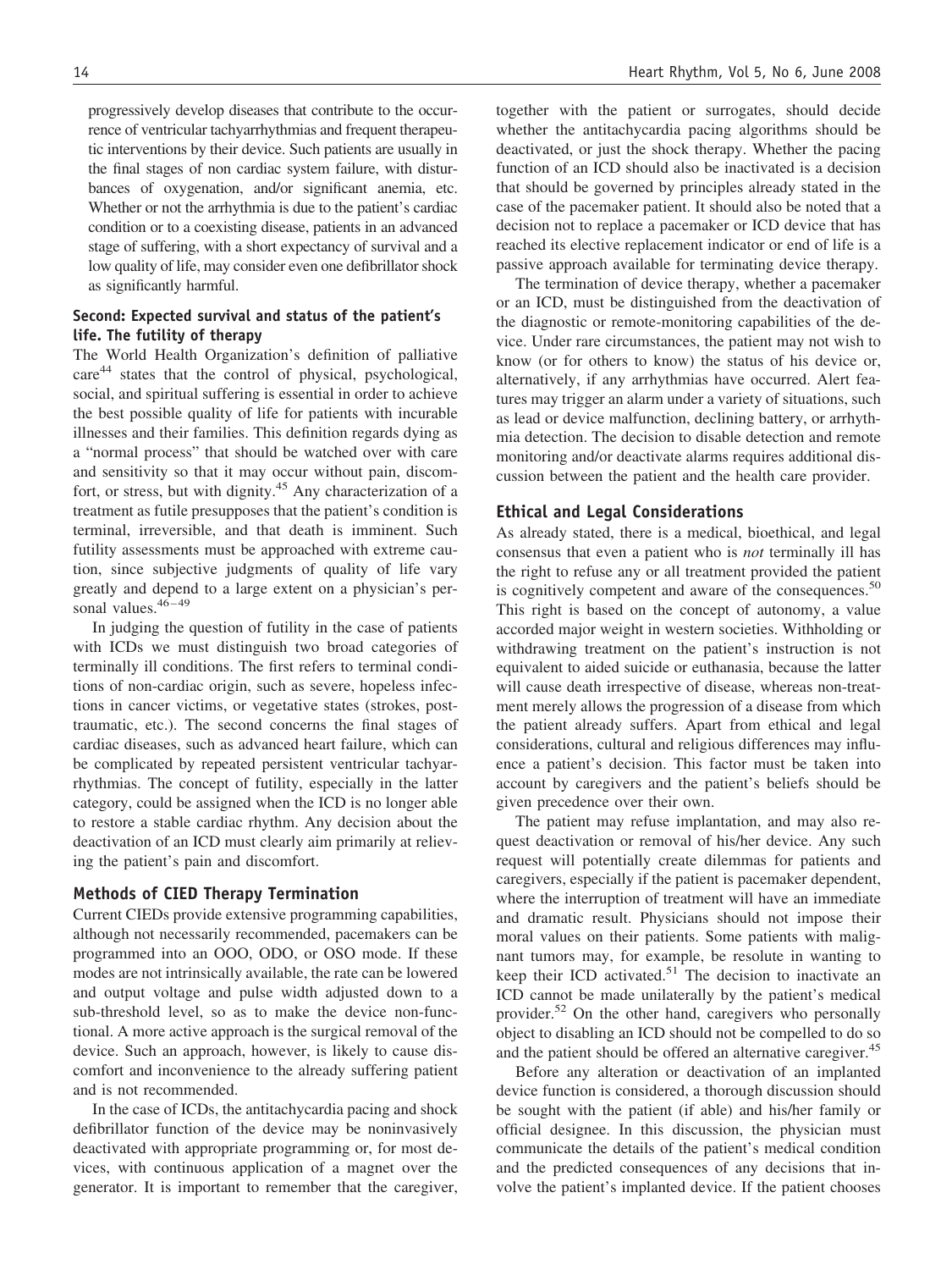| Level of Intervention                                                                                        | Communication and Documentation                                                         | Details                                                                                                                                                                                                                                                                                                                   |
|--------------------------------------------------------------------------------------------------------------|-----------------------------------------------------------------------------------------|---------------------------------------------------------------------------------------------------------------------------------------------------------------------------------------------------------------------------------------------------------------------------------------------------------------------------|
| I. Initial approach                                                                                          | Preliminary discussion                                                                  | • Well in advance of need.<br>O Patient, family members, caregivers.                                                                                                                                                                                                                                                      |
| II. Indications of declining<br>condition<br>• Progressive cardiac dysfunction<br>• Malignancy<br>• Dementia | More detailed and continuing<br>discussion                                              | • Benefits/risks of deactivation.<br>• Medical, ethical, legal, religious, cultural aspects.<br>Discuss disabling of:<br>$\circ$ pacemaker function.<br>$\circ$ ICD therapies.<br>$\circ$ diagnostic capabilities.<br>o alert and/or remote monitoring capabilities.                                                      |
| III. Patient or legal representative<br>desires CIED deactivation                                            | May require legal consultation                                                          | • Written documentation of:<br>○ caregiver's perception of the patient's cognitive<br>and psychological state, including confirmation<br>of patient's decision-making competence.<br>○ signed and witnessed consent.<br>o communication with the patient's family.                                                        |
| IV(a). Deactivation—Unlikely to<br>be associated with immediate<br>death                                     | Details of re-programming must<br>always be reviewed and<br>documented by the physician | • Deactivation may be performed by a suitably trained<br>person upon the express, written orders of the<br>physician (e.g., appropriately trained nurse,<br>physician assistant, or manufacturer's field<br>representative).<br>• Encourage supportive individuals to be present,<br>including family members and clergy. |
| IV(b). Deactivation-That will<br>result in immediate death                                                   | Must be performed by a physician                                                        | • Whenever possible, supportive individuals must be<br>present, including family members and clergy.                                                                                                                                                                                                                      |

**Table 7** CIED Deactivation: Stepwise Protocol

an option that involves device deactivation, then the following must be reflected in the process and the record (a more detailed description is given in Table 7):

- The documentation of the caregiver's perception of the patient's cognitive and psychological state, including the confirmation of the patient's decision-making competence
- Documentation of communication with the patient's family
- A written, signed and witnessed consent by patient or legal representative

It is widely accepted that family members may act as surrogate decision makers for a patient who is cognitively incapacitated. Such surrogates should usually advocate for the patient's expressed wishes, if known, or otherwise should use their best judgment in determining the patient's most probable choice.

Finally, there is the special category of patients who have given a clear prior directive in the form of a "do not resuscitate (DNR)" or "do not attempt resuscitation (DNAR)".<sup>53</sup> Such a directive prohibits the use of efforts to reverse a cardiac or pulmonary arrest.<sup>50</sup> When there is a DNAR order in force, the withholding of CPR or external defibrillation may be extended to other life prolonging, non-palliative treatments, like an ICD. In such cases deactivation of the device should be seriously considered. Nonetheless, patients with an ICD who have a DNR directive may still benefit from ongoing ICD therapy if:

• The arrhythmias being treated reflect the primary cardiac condition and not an irreversible secondary medical illness; ● Prompt ICD therapy confers the likelihood of added survival with meaningful quality of life and without postarrest disabilities (e.g., cognitive); and the patient concurs with this approach.<sup>45</sup>

If the patient's decision making capacity is judged to be compromised or doubtful, or when relatives or other surrogates believe the patient to be incompetent, then the correct decision making requires the participation of an experienced arbitrator who is acceptable to all parties. Such a person could be someone with a legal background, or a member of the hospital's ethics committee.

From the point of view of both patient psychology and health care practice, the timing of the discussion about device deactivation is of great importance when the patient is capable of decision making. It has been demonstrated that anticipating earlier deactivation of an ICD device as part of a comfort care strategy may result in fewer shocks during the final days of a patient's illness.<sup>54</sup> It must be stated categorically here that, regardless of any advance directives signed by the patient, device deactivation must be preceded by a new discussion with the patient and the obtaining of written, signed and witnessed consent.

# **SECTION 6: Reimbursement Considerations**

The implication of this document describing the purpose, process, personnel, equipment and techniques required for device follow-up is that the human and financial resources are available to accomplish the task. Unfortunately the im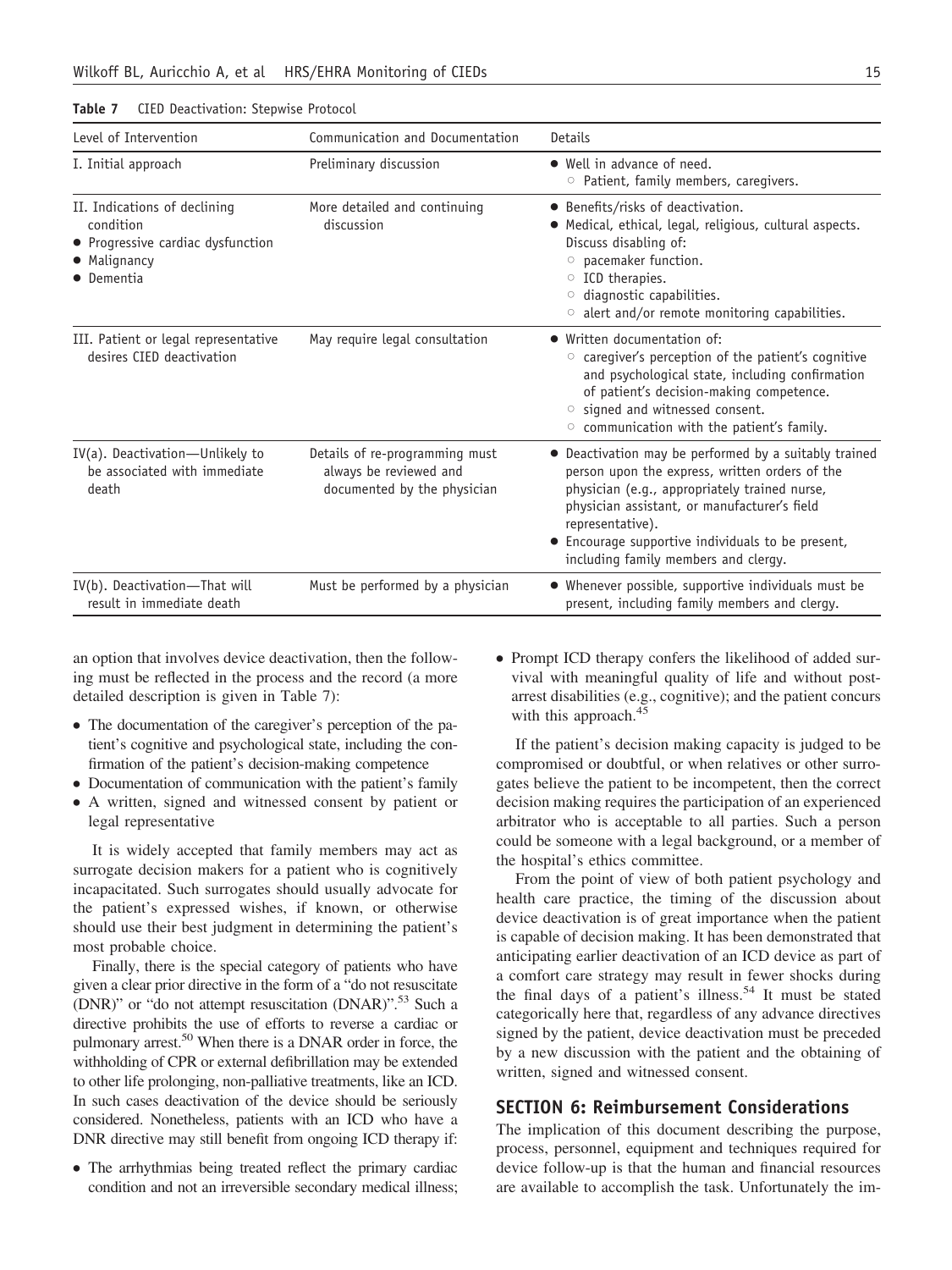plantation of the device has been the focal point of reimbursement and the ongoing application of the therapy has received much less attention. In North America there is a system that provides some reimbursement for the time, equipment and personnel involved in device follow-up, but this is less consistent in other parts of the world including most of the nation states of Europe.

As the technology advances, including the application of remote interrogation and advanced diagnostics, new models for reimbursement are required. It is easier to value faceto-face time than remote interrogations done over a longer period of time, collecting information for 3 or more months. This transformation of event based follow-up to life monitored follow-up for intervals of time requires new economic models and safeguards against abuse. The importance of remote monitoring as compared to office visits extends beyond the organizational aspects (e.g., patients do not miss working days for going to hospital, physicians and technicians save time reviewing data on the computer). A most important aspect of remote monitoring is that it leaves the frequency of system check up to individual situations. Some patients require or may individually request more frequent system checkups for a variety of reasons (e.g., recurrence of arrhythmic events or recently modified parameters for sensing, pacing or therapy, or advisory devices or leads) and such a need may be temporary. In such instances the availability of a remote system for device follow-up becomes a way of delivering much better care to patients and may prove life saving. In Europe the implant rate is lower than in North America; however, there is an expected increase in the near future in relationship to the release of evidence based guidelines.<sup>55,56</sup> As cardiovascular implantation prevalence increases, the value of remote monitoring increases substantially. The availability of remote monitoring seems to be a fundamental requirement to facilitate patients' access to therapy.

Reimbursement of specialist physicians and hospital/ clinics for in-person scheduled CIED follow-up has been adequate in some regions. However there are many clinical situations including perioperative programming that are not reimbursed. Specific reimbursement has not been generally available for remote CIED follow-up. Discussions are underway in various geographic locations to seek similar in person reimbursement for remote CIED evaluations. Currently, since in many countries there is no reimbursement for remote CIED follow-up there is a disincentive for adoption of this technology. This negative incentive may delay the benefits, improved quality of care and eventually the efficiency gains for health care providers. Without adequate value placed on these activities the promise of device therapy is hollow.

# **Conclusions**

Intrinsic to the implantation of a CIED is the care of the patient and device after implantation. The purpose of the device is not implantation but ongoing therapy. However the therapy requires monitoring and adjustments, which

implies the availability of resources, including space, equipment and personnel. With the goal of increasing the length and quality of the patient's life, appropriate monitoring of device therapy has the ability to enhance the likelihood that the patient can pursue his/her life with fewer interruptions by hospital admissions and operative interventions. Without follow-up the therapy is incomplete and without resources to achieve appropriate follow-up the desired outcome is unlikely.

Over the last decades there has been an exponential growth in the number of implantable devices, their electronic and software complexity, and widening of their function and application. This has led to a distinct and at the same time complex medical service as represented by monitoring of CIEDs. Until now, the complexity and importance of follow-up care and monitoring of CIEDs have been given too little attention by scientists, competent authorities and third-part payers. This is the first attempt to provide an expert consensus document on monitoring of CIEDs.

As outlined in this document, a few paradigm shifts have already occurred but many more are likely to come over the ensuing years. The large number of implanted devices has already put significant pressure on physicians, allied professionals, institutions and competent authorities for maintaining the high quality, quantity, efficiency and reliability that this group of patients deserves. Globalization and new Internet-based technologies for monitoring CIEDs are imposing new rules for patient data management and data-sharing. Competent authorities, national ministries of health, and patient organizations need to find practical and easy solutions for physicians to have rapid and complete access to device relevant data for delivering the most appropriate therapy. Moreover during CIED follow-up, new approaches to the ethical complexities may arise.

Appropriate follow-up monitoring of patients with CIEDs is critical to the achievement of maximal clinical benefit from their implantation and is essential for the prevention and management of potential adverse outcomes related to the device. The monitoring should be done by professionals who are specially trained and dedicated to this special patient population. With the increasing complexity of devices and the widening array of technologies involved in monitoring, the device industry, health care institutions and physician practices must provide the necessary infrastructure and personnel in order for this care to be effective and safe. Payers and regulators need to improve their recognition of the importance of CIED follow-up and develop adequate reimbursement strategies. There is no point investing in the device without comparable investment in the long-term follow-up and therapy!

# **Appendix I**

Current standards for implanted device traceability for devices used in (A) clinical trials and (B) standard commercial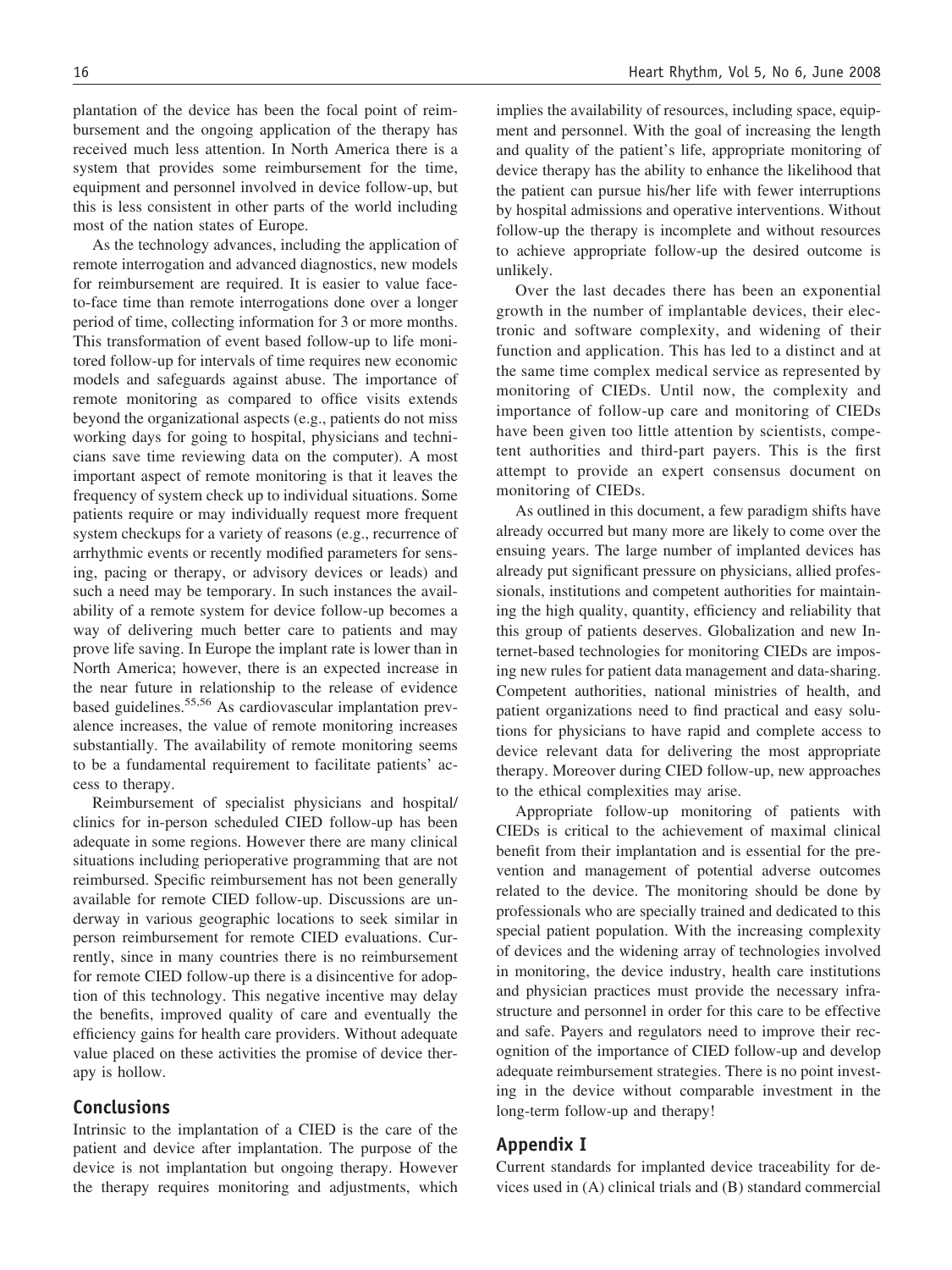transactions in the European Union (EU) with reference to North America.

A) For clinical trials, standard ISO  $14155:2003^{57}$  deals with traceability, both for the sponsor as well as the investigator.

*Responsibility of the Sponsor (chapter 8.2)*

The sponsor shall 8.2.f) supply fully characterized devices which are the subject of the clinical investigation 8.2.o) ensure accurate device accountability and traceability systems

Note: it is not specified how the sponsor should achieve accountability and traceability, no reference to any specific systems is made. It is the manufacturer's responsibility to develop and maintain a system that ensures traceability.

*Responsibility of the investigator (chapter 10.3)*

The investigator shall (10.3.y) ensure that all devices that are the subject of the clinical investigation are accounted for. The quantity of the devices received should be reconciled with the quantities of devices used, discarded or returned.

B) For commercial products, medical device companies have to comply with the Medical Devices Directive 93/42/EEC,<sup>58</sup> which dictates (under Annex V) that the manufacturer must lodge an application for assessment of his Quality System with a notified body.

The application must include, amongst several other items, the documentation on the quality system:

- $\circ$  an undertaking to fulfill the obligations imposed by the quality system is approved;
- $\circ$  an undertaking to maintain the practicability and effectiveness of the approved quality system;
- $\circ$  where appropriate, the technical documentation on the types approved—a copy of the EC type— examination certificates;
- $\circ$  an undertaking by the manufacturer to institute and keep up to date—a systematic procedure to review experience gained from devices in—the post-production phase and

# **Appendix II. Author Relationships with Industry**

to implement appropriate means to apply any necessary corrective action.

The ISO  $9001^{59}$  13485<sup>60,61</sup> standard fulfils essential requirements with respect to the Quality System, as dictated in the EU directive (EC directive 93/42). Notified Bodies will audit medical device companies for compliance with this Quality Standard, ISO 13485: 2003.

The United States has based its revised Quality System Regulation (21 CFR 820, Oct. 7, 1996) on the ISO 9001 and ISO 13485 quality system standards.

Certification by a Notified Body of medical device companies is based on the verification of many parameters throughout the production and management chain. The compliance of the quality management system implies traditional requirements for quality management such as design, development, manufacturing, installation and maintenance of medical devices but also more specific ones for example design controls, process controls (including environmental controls), special processes, traceability, record retention, and regulatory actions, which are critical for the medical device industry. Such certification is valid for 3 years while each year surveillance audits are conducted by the Notified Body.

Under chapter 7 of ISO 13485:2003, traceability is included as a requirement.

Note: In the EU, contrary to North America where device registration exists, medical device companies do not obtain any records of the patients who receive a commercially supplied device. This is due to EU and national privacy regulations. Traceability therefore means that companies need to keep track of all components, raw materials, etc., used for the manufacturing of finished products, and to keep track of the customer (name, ship-to address) that receives the device (serial number/lot number) from the company. Responsibility of tracking devices to the patient rests with the purchaser of the device (clinician, hospital or health care system). During clinical trials the patient information is coded and not known to the sponsor. However, in case of need, the investigator can decode this information and identify the patient.

| Author               | Consulting Fees/<br>Honoraria                                                | Speaker's Bureau | Ownership/<br>Partnership/<br>Principal | Research Grants                | Fellowship Support<br>and Other Benefit                  |
|----------------------|------------------------------------------------------------------------------|------------------|-----------------------------------------|--------------------------------|----------------------------------------------------------|
| Dr. Angelo Auricchio | Biotronik<br>Boston Scientific<br>Medtronic<br>St. Jude Medical<br>Sorin/ELA | None             | None                                    | None                           | Fellowship Support:<br>Boston Scientific*;<br>Medtronic* |
| Dr. Josep Brugada    | <b>Biotronik</b><br>Boston Scientific<br>St. Jude Medical                    | None             | None                                    | Boston Scientific<br>Medtronic | None                                                     |

\*Indicates significant level relationship (more than \$10,000).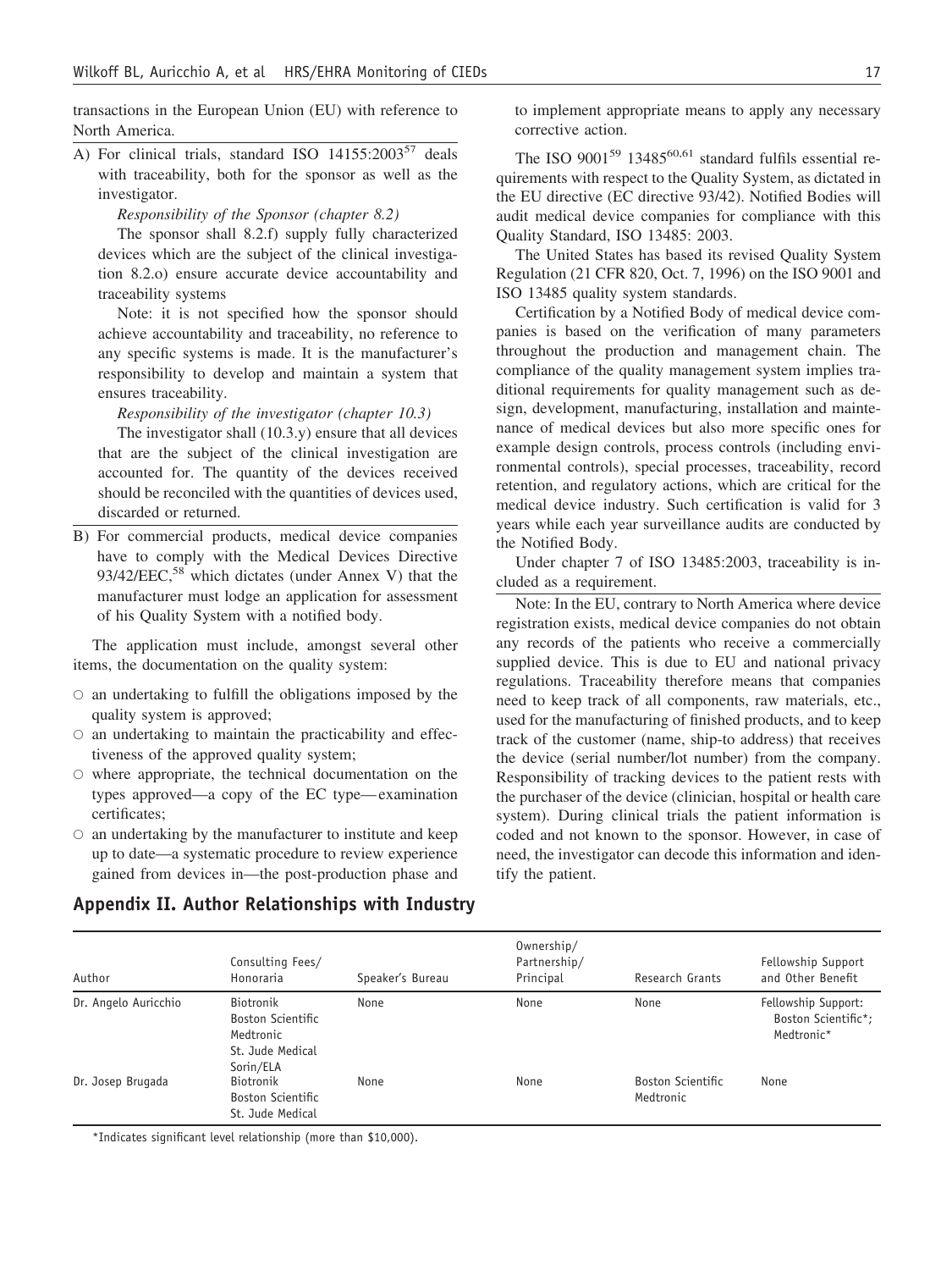<span id="page-17-0"></span>

| Author                                                       | Consulting Fees/<br>Honoraria                                                                                                            | Speaker's Bureau                                 | Ownership/<br>Partnership/<br>Principal | Research Grants                                                                                                     | Fellowship Support<br>and Other Benefit                                                         |
|--------------------------------------------------------------|------------------------------------------------------------------------------------------------------------------------------------------|--------------------------------------------------|-----------------------------------------|---------------------------------------------------------------------------------------------------------------------|-------------------------------------------------------------------------------------------------|
| Dr. Martin Cowie                                             | Medtronic*<br>ResMed*<br>Sanofi-Aventis*<br>Sterling Medical<br>Takeda*                                                                  | None                                             | None                                    | None                                                                                                                | Fellowship Support<br>Medtronic*;<br>ResMed*, Takeda*                                           |
| Dr. Kenneth Ellenbogen                                       | <b>Ablation Frontiers</b><br>Atricure<br><b>Biosense Webster</b><br>Biotronik<br>Boston Scientific<br>Medtronic<br>St. Jude<br>Sorin/ELA | <b>Reliant Pharamceuticals</b><br>Sanofi-Aventis | None                                    | <b>Biosense Webster</b><br>Boston Scientific<br><b>Impulse Dynamics</b><br>Cameron Medical<br>Medtronic<br>St. Jude | None                                                                                            |
| Dr. Anne Gillis                                              | Aryx<br>Medtronic-Canada<br>Medtronic*                                                                                                   | None                                             | None                                    | Medtronic*                                                                                                          | Fellowship Support:<br>Medtronic-Canada*;<br>St. Jude-Canada*<br>Other: Medtronic<br>Registry*  |
| Dr. David Hayes                                              | AI Semi<br>Blackwell/Futura*<br>Boston Scientific*<br>Medtronic*<br>Sorin/ELA<br>St. Jude                                                | None                                             | None                                    | Boston Scientific*<br>Medtronic*<br>St. Jude                                                                        | Fellowship Support:<br>Biotronik; Boston<br>Scientific*;<br>Medtronic*; Sorin/<br>ELA; St. Jude |
| Dr. Jonathan Howlett<br>Dr. Josef Kautzner                   | None<br><b>Biosense Webster</b><br>Vitatron                                                                                              | None<br>St. Jude Medical                         | None<br>None                            | None<br>None                                                                                                        | None<br>None                                                                                    |
| Dr. Charles Love                                             | Medtronic                                                                                                                                | Medtronic<br>St. Jude Medical                    | Medtronic<br>St. Jude Medical           | Biotronik<br><b>Impulse Dynamics</b><br>Medtronic*<br>St. Jude Medical                                              | None                                                                                            |
| Dr. John Morgan<br>Dr. Silvia Priori<br>Dr. Dwight Reynolds  | Medtronic*<br>None<br><b>Boston Scientific</b><br>Sorin/ELA                                                                              | None<br>None                                     | None<br>None<br>Medtronic*              | None<br>None<br>Biotronik<br>Medtronic*                                                                             | None<br>None<br>Fellowship Support:<br>Medtronic*                                               |
| Dr. Mark Schoenfeld<br>Dr. Panos Vardas<br>Dr. Bruce Wilkoff | None<br>None<br><b>Boston Scientific</b><br>Medtronic<br>St. Jude Medical<br>Sorin/ELA Medical                                           | None<br>None<br>None                             | None<br>None<br>None                    | None<br>None<br>Boston Scientific*<br>Medtronic*<br>St. Jude Medical*<br><b>Biotronik</b>                           | None<br>None<br>None                                                                            |

\*Indicates significant level relationship (more than \$10,000).

# **References**

- 1. Source: EUCOMED (European Medical Technology Industry Association) unpublished data, website at: [http://www.eucomed.be/.](http://www.eucomed.be/)
- 2. Hayes DL, Naccarelli GV, Furman S, Parsonnet V, Reynolds D, Goldschlager N, Gillette P, Maloney JD, Saxon L, Leon A, Daoud E. North American Society of Pacing and Electrophysiology. NASPE training requirements for cardiac implantable electronic devices: selection, implantation, and follow-up. Pacing Clin Electrophysiol 2003;26(7 Pt 1):1556 – 62.
- 3. Nacarelli GV, Conti JB, DiMarco JP, Tracy CM. 2008 COCATS 3 Task Force 6: training in specialized electrophysiology, cardiac pacing, and arrhythmia management. Heart Rhythm 2008;5:332–7.
- 4. Hayes JJ, Juknavorian R, Maloney JD. North American Society of Pacing and Electrophysiology (NASPE) Policy Statement: the role(s) of the industry employed allied professional. Pacing Clin Electrophysiol 2001;24:398 –9.
- 5. Love CJ. Pacemaker troubleshooting and follow-up. In: Ellenbogen KA, Kay GN, Lau C-P, Wilkiff BL, editors. Clinical Cardiac Pacing, Defibrillation, and Resynchronization Therapy. Third edition. Philadelphia: Saunders Elsevier, 2007, Chapter 24.
- 6. Fraser JD, Gillis, AM, Irwin ME, Nishimura S, Tyers GF, Philippon F; for the Canadian Working Group on Cardiac Pacing. Guidelines for pacemaker follow-up in Canada: a consensus statement of the Canadian Working Group on Cardiac Pacing. Can J Cardiol 2000;16:355-63.
- 7. Gillis AM, Philippon F, Cassidy MR, Singh N, Dorian P, Love BA, Kerr CR. Canadian Working Group on Cardiac Pacing. Guidelines for implantable cardioverter-defibrillator follow-up in Canada: a consensus statement of the Canadian Working Group on Cardiac Pacing. Can J Cardiol 2003;19:21–37.
- 8. Winters SL, Packer DL, Marchlinski FE, Lazzara R, Cannom DS, Breithardt GE, Wilber DA, Camm AJ, Ruskin JN. North American Society of Electrophysiology and Pacing. Consensus statement on indications, guidelines for use, and recommendations for follow-up of implantable cardioverter-defibrillators. North American Society of Electrophysiology and Pacing. Pacing Clin Electrophysiol 2001;24:262–9.
- 9. Joseph GK, Wilkoff BL, Dresing T, Burkhardt J, Khaykin Y. Remote interrogation and monitoring of implantable cardioverter-defibrillators. J Interv Card Electrophysiol 2004;11:161-6.
- 10. Schoenfeld MH, Compton SJ, Mead RH, Weiss DN, Sherfesee L, Englund J, Mongeon LR. Remote monitoring of implantable cardioverter-defibrillators: a prospective analysis. Pacing Clin Electrophysiol 2004;27:757– 63.
- 11. Schoenfeld MH, Reynolds DW. Sophisticated remote implantable cardioverterdefibrillator follow-up: a status report. Pacing Clin Electrophysiol 2005;28:235– 40.
- 12. Brugada P. What evidence do we have to replace in-hospital implantable cardioverter-defibrillator follow-up? Clin Res Cardiol 2006;95(Suppl 3): III3–9.
- 13. Saxon LA, Boehmer JP, Neuman S, Mullin CM. Remote Active Monitoring in